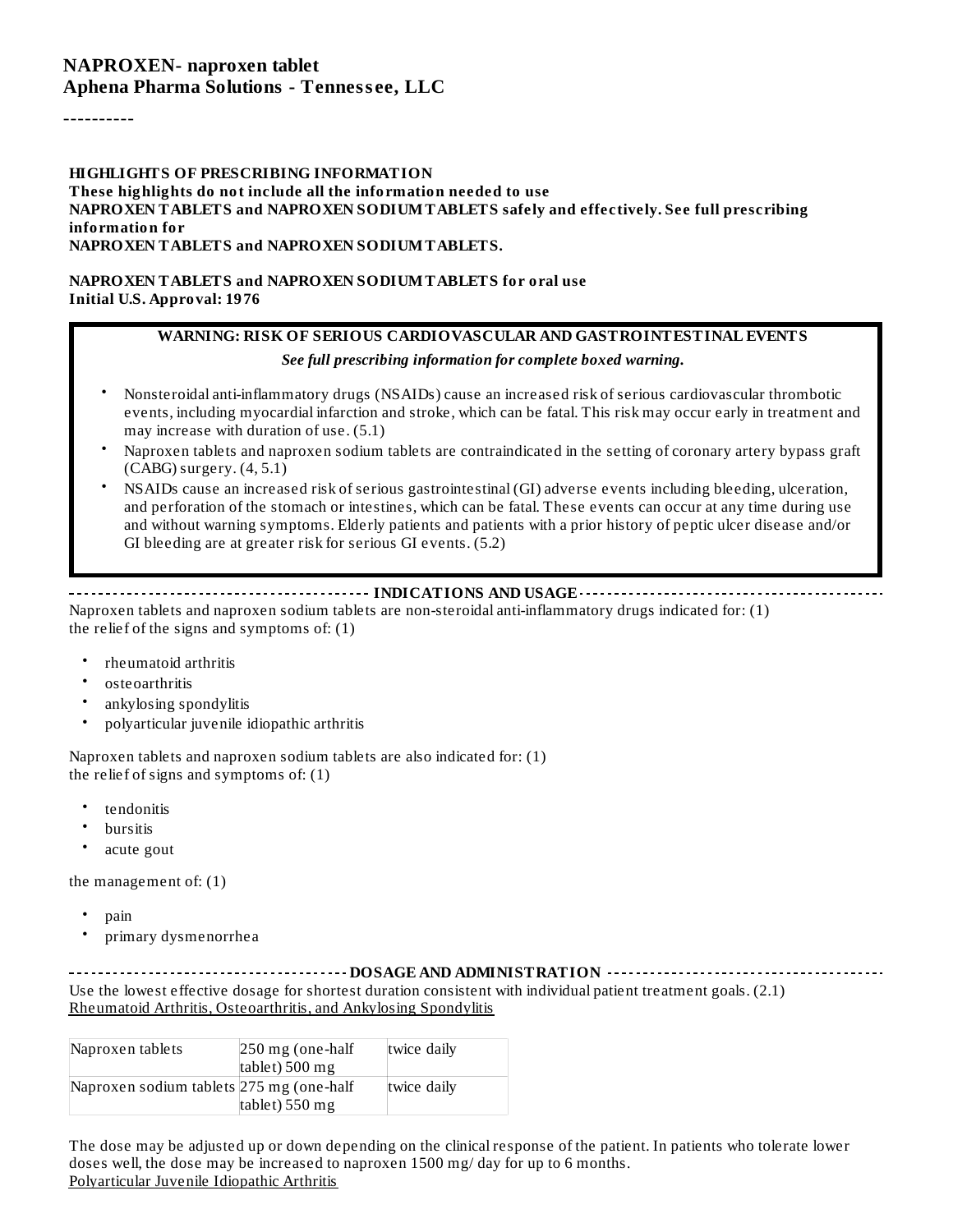Polyarticular Juvenile Idiopathic Arthritis Naproxen tablets may not allow for the flexible dose titration needed in pediatric patients with polyarticular juvenile idiopathic arthritis. A liquid formulation may be more appropriate. Recommended total daily dose of naproxen is approximately 10 mg/kg given in 2 divided doses. Dosing with naproxen tablets is not appropriate for children weighing less than 50 kilograms.

Management of Pain, Primary Dysmenorrhea, and Acute Tendonitis and Bursitis

Recommended starting dose 550 mg of naproxen sodium as naproxen sodium followed by 550 mg every 12 hours or 275 mg every 6 to 8 hours as required. The initial total daily dose should not exceed 1375 mg of naproxen sodium. Thereafter, the total daily dose should not exceed 1100 mg of naproxen sodium. Naproxen sodium tablets are recommended for the management of acute painful conditions when prompt onset of pain relief is desired. Acute Gout

Recommended starting dose 750 mg of naproxen tablets followed by 250 mg every 8 hours until the attack has subsided. Naproxen sodium may also be used at a starting dose of 825 mg followed by 275 mg every 8 hours.

| Naproxen Tablets, USP: 250 mg, 375 mg & 500 mg (3) |  |  |  |  |
|----------------------------------------------------|--|--|--|--|
| Naproxen Sodium Tablets, USP: 275 mg, 550 mg (3)   |  |  |  |  |
|                                                    |  |  |  |  |

- Known hypersensitivity to naproxen or any components of the drug product (4)
- History of asthma, urticaria, or other allergic-type reactions after taking aspirin or other NSAIDs (4)
- In the setting of CABG surgery (4)

•

**WARNINGS AND PRECAUTIONS**

Hepatotoxicity: Inform patients of warning signs and symptoms of hepatotoxicity. Discontinue if abnormal liver tests persist or worsen or if clinicalsigns and symptoms of liver disease develop. (5.3)

Hypertension: Patients taking some antihypertensive medications may have impaired response to these therapies when taking NSAIDs. Monitor blood pressure. (5.4, 7)

Heart Failure and Edema: Avoid use of naproxen tablets and naproxen sodium tablets in patients with severe heart failure unless benefits are expected to outweigh risk of worsening heart failure. (5.5)

Renal Toxicity: Monitor renal function in patients with renal or hepatic impairment, heart failure, dehydration, or hypovolemia. Avoid use of naproxen tablets and naproxen sodium tablets in patients with advanced renal disease unless benefits are expected to outweigh risk of worsening renal function. (5.6)

Anaphylactic Reactions: Seek emergency help if an anaphylactic reaction occurs. (5.7)

Exacerbation of Asthma Related to Aspirin Sensitivity: Naproxen tablets and naproxen sodium tablets are contraindicated in patients with aspirin-sensitive asthma. Monitor patients with preexisting asthma (without aspirin sensitivity). (5.8) Serious Skin Reactions: Discontinue naproxen tablets and naproxen sodium tablets at first appearance of skin rash or other signs of hypersensitivity. (5.9)

Premature Closure of Fetal Ductus Arteriosus: Avoid use in pregnant women starting at 30 weeks gestation. (5.10, 8.1) Hematologic Toxicity: Monitor hemoglobin or hematocrit in patients with any signs or symptoms of anemia. (5.11, 7)

**ADVERSE REACTIONS** Most common adverse reactions to naproxen were dyspepsia, abdominal pain, nausea, headache, rash, ecchymosis, and

edema. (6.1) **To report SUSPECTED ADVERSE REACTIONS, contact Glenmark Pharmaceuticals Inc., USA at 1 (888) 721- 7115 or FDA at 1-800-FDA-1088 or www.fda.gov/medwatch.**

**DRUG INTERACTIONS**

Drugs that Interfere with Hemostasis (e.g. warfarin, aspirin, SSRIs/SNRIs):

Monitor patients for bleeding who are concomitantly taking naproxen tablets or naproxen sodium tablets with drugs that interfere with hemostasis. Concomitant use of naproxen tablets or naproxen sodium tablets and analgesic doses of aspirin is not generally recommended. (7)

ACE inhibitors, Angiotensin Receptor Blockers (ARB), or Beta-Blockers: Concomitant use with naproxen tablets or naproxen sodium tablets may diminish the antihypertensive effect of these drugs. Monitor blood pressure. (7) ACE Inhibitors and ARBs: Concomitant use with naproxen tablets or naproxen sodium tablets in elderly, volume depleted, or those with renal impairment may result in deterioration of renal function. In such high risk patients, monitor for signs of worsening renal function. (7)

Diuretics: NSAIDs can reduce natriuretic effect of furosemide and thiazide diuretics. Monitor patients to assure diuretic efficacy including antihypertensive effects. (7)

Digoxin: Concomitant use with naproxen tablets or naproxen sodium tablets can increase serum concentration and prolong half-life of digoxin. Monitor serum digoxin levels. (7)

**USE IN SPECIFIC POPULATIONS** Pregnancy: Use of NSAIDs during the third trimester of pregnancy increases the risk of premature closure of the fetal ductus arteriosus. Avoid use of NSAIDs in pregnant women starting at 30 weeks gestation. (5.10, 8.1)

Infertility: NSAIDs are associated with reversible infertility. Consider withdrawal of naproxen tablets and naproxen sodium tablets in women who have difficulties conceiving. (8.3)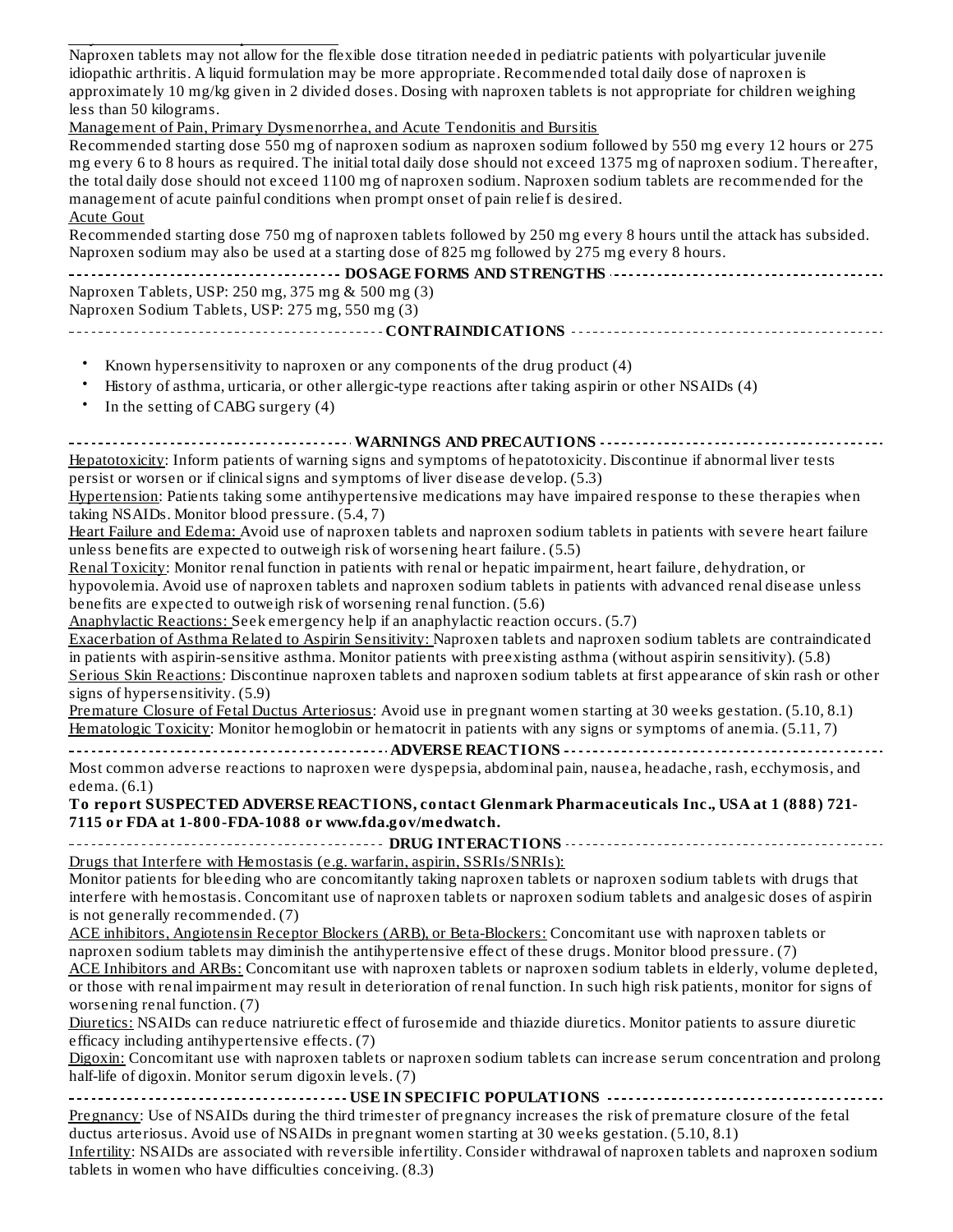Renal Impairment: Naproxen-containing products are not recommended for use in patients with moderate to severe and severe renal impairment (creatinine clearance <30 mL/min). (8.7)

#### **See 17 for PATIENT COUNSELING INFORMATION and Medication Guide.**

**Revised: 9/2019**

#### **FULL PRESCRIBING INFORMATION: CONTENTS\* WARNING: RISK OF SERIOUS CARDIOVASCULAR AND GASTROINTESTINAL EVENTS**

#### **1 INDICATIONS AND USAGE**

#### **2 DOSAGE AND ADMINISTRATION**

- 2.1 General Dosing Instructions
- 2.2 Rheumatoid Arthritis, Osteoarthritis and Ankylosing Spondylitis
- 2.3 Polyarticular Juvenile Idiopathic Arthritis
- 2.4 Management of Pain, Primary Dysmenorrhea, and Acute Tendonitis and Bursitis
- 2.5 Acute Gout
- 2.6 Non-Interchangeability with Other Formulations of Naproxen

#### **3 DOSAGE FORMS AND STRENGTHS**

#### **4 CONTRAINDICATIONS**

#### **5 WARNINGS AND PRECAUTIONS**

- 5.1 Cardiovascular Thrombotic Events
- 5.2 Gastrointestinal Bleeding, Ulceration, and Perforation
- 5.3 Hepatotoxicity
- 5.4 Hypertension
- 5.5 Heart Failure and Edema
- 5.6 Renal Toxicity and Hyperkalemia
- 5.7 Anaphylactic Reactions
- 5.8 Exacerbation of Asthma Related to Aspirin Sensitivity
- 5.9 Serious Skin Reactions
- 5.10 Premature Closure of Fetal Ductus Arteriosus
- 5.11 Hematologic Toxicity
- 5.12 Masking of Inflammation and Fever
- 5.13 Long-Term Use and Laboratory Monitoring

#### **6 ADVERSE REACTIONS**

- 6.1 Clinical Trials Experience
- 6.2 Postmarketing Experience
- **7 DRUG INTERACTIONS**

#### **8 USE IN SPECIFIC POPULATIONS**

- 8.1 Pregnancy
- 8.2 Lactation
- 8.3 Females and Males of Reproductive Potential
- 8.4 Pediatric Use
- 8.5 Geriatric Use
- 8.6 Hepatic Impairment
- 8.7 Renal Impairment

#### **10 OVERDOSAGE**

**11 DESCRIPTION**

#### **12 CLINICAL PHARMACOLOGY**

- 12.1 Mechanism of Action
- 12.2 Pharmacodynamics
- 12.3 Pharmacokinetics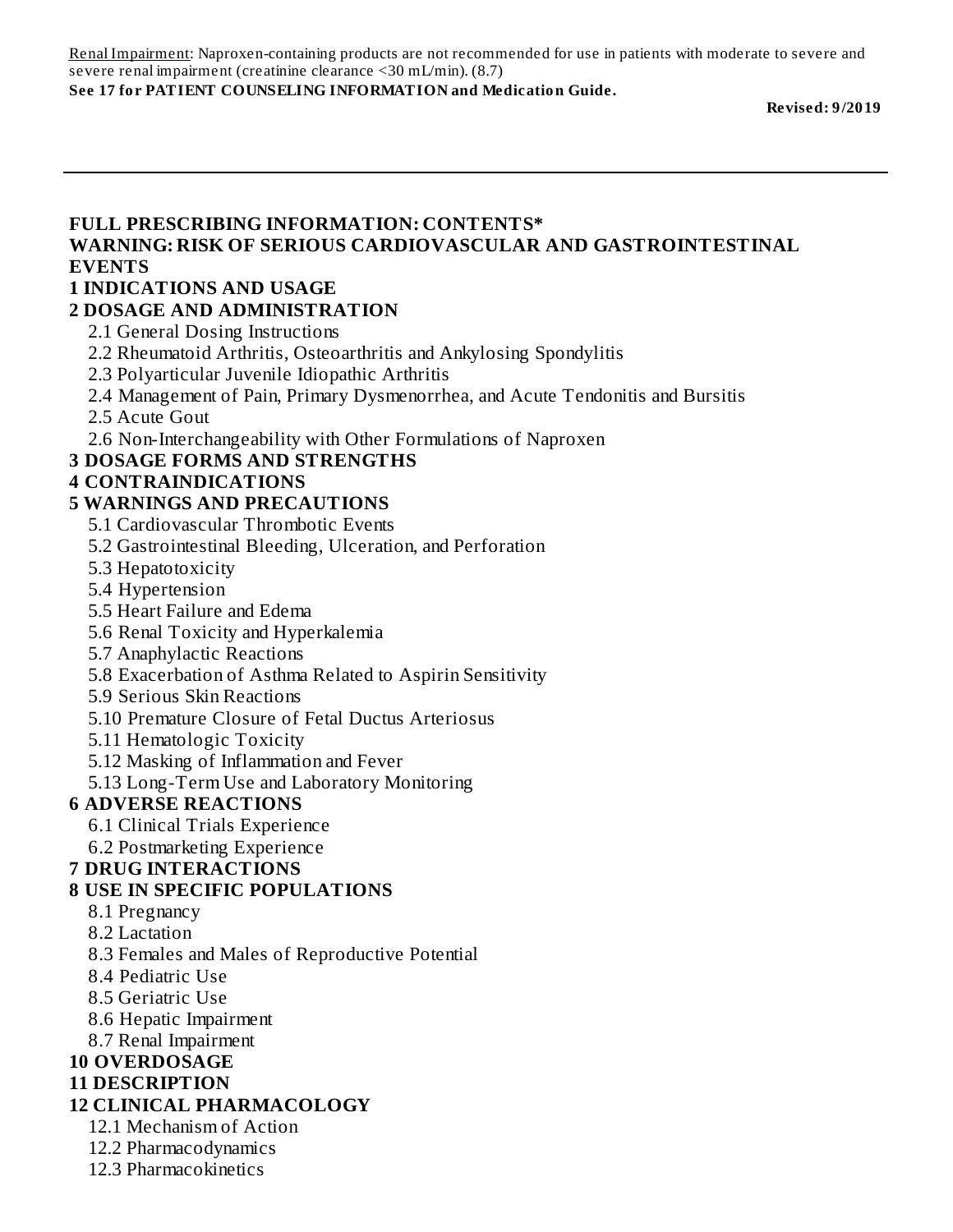#### **13 NONCLINICAL TOXICOLOGY**

13.1 Carcinogenesis, Mutagenesis, Impairment of Fertility

#### **14 CLINICAL STUDIES**

#### **16 HOW SUPPLIED/STORAGE AND HANDLING**

#### **17 PATIENT COUNSELING INFORMATION**

\* Sections or subsections omitted from the full prescribing information are not listed.

#### **FULL PRESCRIBING INFORMATION**

#### **WARNING: RISK OF SERIOUS CARDIOVASCULAR AND GASTROINTESTINAL EVENTS**

**Cardiovas cular Thrombotic Events**

- **Nonsteroidal anti-inflammatory drugs (NSAIDs) caus e an increas ed risk of s erious cardiovas cular thrombotic events, including myocardial infarction and stroke, which can be fatal. This risk may occur early in treatment and may increas e with duration of us e [***see Warnings and Precautions (5.1)***].**
- **Naproxen tablets and naproxen sodium tablets are contraindicated in the s etting of coronary artery bypass graft (CABG) surgery [***see Contraindications (4), Warnings and Precautions (5.1)***].**

#### **Gastrointestinal Bleeding, Ulceration, and Perforation**

• **NSAIDs caus e an increas ed risk of s erious gastrointestinal (GI) advers e events including bleeding, ulceration, and perforation of the stomach or intestines, which can be fatal. Thes e events can occur at any time during us e and without warning symptoms. Elderly patients and patients with a prior history of peptic ulcer dis eas e and/or GI bleeding are at greater risk for s erious GI events [***see Warnings and Precautions (5.2)***].**

### **1 INDICATIONS AND USAGE**

Naproxen tablets and naproxen sodium tablets are indicated for:

the relief of the signs and symptoms of:

- rheumatoid arthritis
- osteoarthritis
- ankylosing spondylitis
- Polyarticular Juvenile Idiopathic Arthritis

Naproxen tablets and naproxen sodium tablets are also indicated for: the relief of signs and symptoms of:

- tendonitis
- bursitis
- acute gout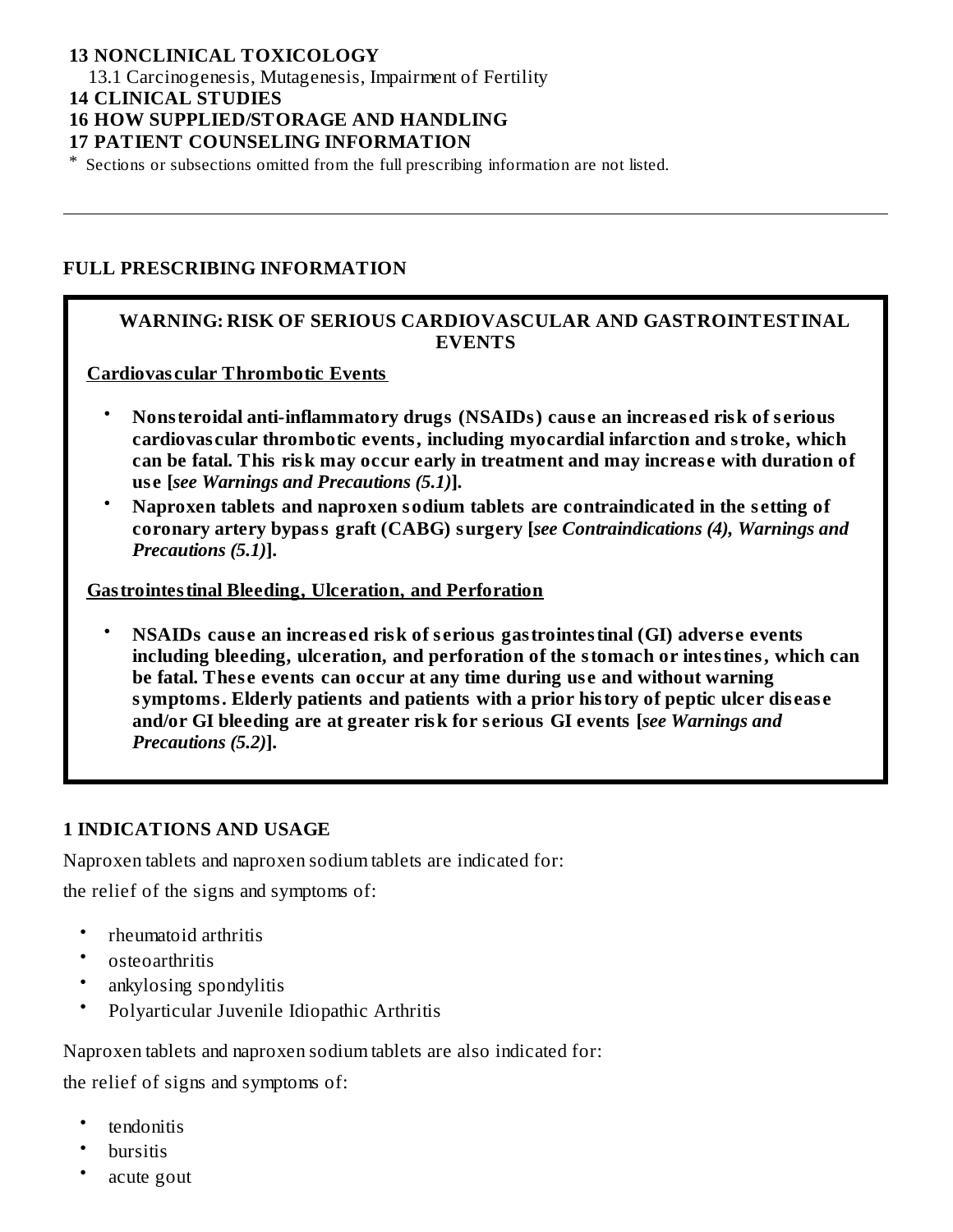the management of:

- pain
- primary dysmenorrhea

## **2 DOSAGE AND ADMINISTRATION**

### **2.1 General Dosing Instructions**

Carefully consider the potential benefits and risks of naproxen tablets and naproxen sodium tablets and other treatment options before deciding to use naproxen tablets and naproxen sodium tablets. Use the lowest effective dose for the shortest duration consistent with individual patient treatment goals [*see Warnings and Precautions (5)*].

After observing the response to initial therapy with naproxen tablets or naproxen sodium tablets, the dose and frequency should be adjusted to suit an individual patient's needs.

Naproxen-containing products such as naproxen and naproxen sodium tablets, and other naproxen products should not be used concomitantly since they all circulate in the plasma as the naproxen anion.

#### **2.2 Rheumatoid Arthritis, Osteoarthritis and Ankylosing Spondylitis**

The recommended dosages of naproxen tablets and naproxen sodium tablets are shown in Table 1.

#### **Table 1: Recommended dosages for naproxen tablets and naproxen sodium tablets**

| Naproxen tablets        | $ 250 \text{ mg}$ (one half tablet)                                                                 | twice daily |
|-------------------------|-----------------------------------------------------------------------------------------------------|-------------|
| Naproxen sodium tablets | $500$ mg<br>$ 275 \text{ mg}$ (one half tablet)<br>$550$ mg (naproxen 500 mg with 50 mg)<br>sodium) | twice daily |

During long-term administration, the dose of naproxen may be adjusted up or down depending on the clinical response of the patient. A lower daily dose may suffice for long-term administration. The morning and evening doses do not have to be equal in size and the administration of the drug more frequently than twice daily is not necessary.

The morning and evening doses do not have to be equal in size and administration of the drug more frequently than twice daily does not generally make a difference in response.

In patients who tolerate lower doses well, the dose may be increased to naproxen 1500 mg/day for limited periods of up to 6 months when a higher level of anti-inflammatory/analgesic activity is required. When treating such patients with naproxen 1500 mg/day, the physician should observe sufficient increased clinical benefits to offset the potential increased risk.

### **2.3 Polyarticular Juvenile Idiopathic Arthritis**

Naproxen solid-oral dosage forms may not allow for the flexible dose titration needed in pediatric patients with polyarticular juvenile idiopathic arthritis. A liquid formulation may be more appropriate for weight-based dosing and due to the need for dose flexibility in children.

In pediatric patients, doses of 5 mg/kg/day produced plasma levels of naproxen similar to those seen in adults taking 500 mg of naproxen [*see Clinical Pharmacology (12)*]. The recommended total daily dose of naproxen is approximately 10 mg/kg given in 2 divided doses. Dosing with naproxen tablets is not appropriate for children weighing less than 50 kilograms.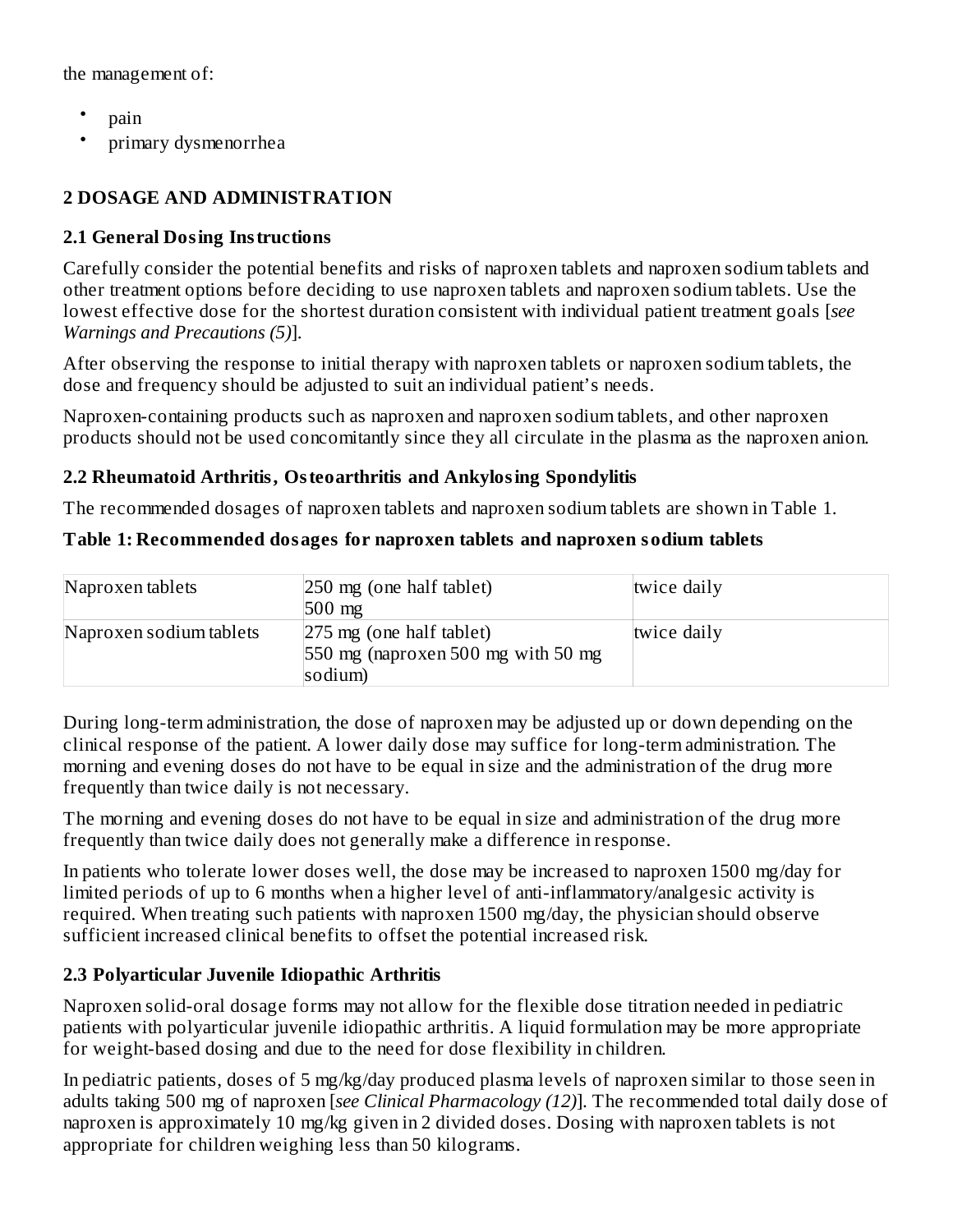### **2.4 Management of Pain, Primary Dysmenorrhea, and Acute Tendonitis and Bursitis**

The recommended starting dose of naproxen sodium tablets is 550 mg followed by 550 mg every 12 hours or 275 mg (one half of a 550 mg tablet) every 6 to 8 hours as required. The initial total daily dose should not exceed 1375 mg (two and one-half tablets) of naproxen sodium. Thereafter, the total daily dose should not exceed 1100 mg of naproxen sodium. Because the sodium salt of naproxen is more rapidly absorbed, naproxen sodium tablets is recommended for the management of acute painful conditions when prompt onset of pain relief is desired. Naproxen tablets may also be used. The recommended starting dose of naproxen tablets is 500 mg followed by 250 mg (one half of a 500 mg naproxen tablet) every 6 to 8 hours as required. The total daily dose should not exceed 1250 mg of naproxen.

### **2.5 Acute Gout**

The recommended starting dose is 750 mg (one and one-half tablets) of naproxen tablets followed by 250 mg (one-half tablet) every 8 hours until the attack has subsided. Naproxen sodium tablets may also be used at a starting dose of 825 mg (one and one-half tablets) followed by 275 mg (one-half tablet) every 8 hours.

### **2.6 Non-Interchangeability with Other Formulations of Naproxen**

Different dose strengths and formulations (e.g., tablets, suspension) of naproxen are not interchangeable. This difference should be taken into consideration when changing strengths or formulations.

## **3 DOSAGE FORMS AND STRENGTHS**

Naproxen Tablets, USP, 250 mg: circular, light orange colored, flat, uncoated tablets, engraved with 'G' and '32' on either side of a break line on one side and '250' on the other side.

Naproxen Tablets, USP, 375 mg: oval, light orange colored, biconvex, uncoated tablets, engraved with 'G32' on one side and '375' on the other side.

Naproxen Tablets, USP, 500 mg: capsule shaped, light orange colored, uncoated tablets, debossed with 'G' and '32' on either side of a break line on one side and '500' on the other side.

Naproxen Sodium Tablets, USP, 275 mg: blue, oval, film-coated tablets with 'G 0' engraved on one side and '275' on the other side.

Naproxen Sodium Tablets, USP, 550 mg: blue colored, modified capsule shaped, biconvex, film-coated tablets, engraved with 'G' and '0' on either side of a break line and a break line on the other side.

## **4 CONTRAINDICATIONS**

Naproxen tablets and naproxen sodium tablets are contraindicated in the following patients:

- Known hypersensitivity (e.g., anaphylactic reactions and serious skin reactions) to naproxen or any components of the drug product [*see Warnings and Precautions (5.7, 5.9)*]
- History of asthma, urticaria, or other allergic-type reactions after taking aspirin or other NSAIDs. Severe, sometimes fatal, anaphylactic reactions to NSAIDs have been reported in such patients [*see Warnings and Precautions (5.7, 5.8)*]
- In the setting of coronary artery bypass graft (CABG) surgery [*see Warnings and Precautions (5.1)*]

# **5 WARNINGS AND PRECAUTIONS**

## **5.1 Cardiovas cular Thrombotic Events**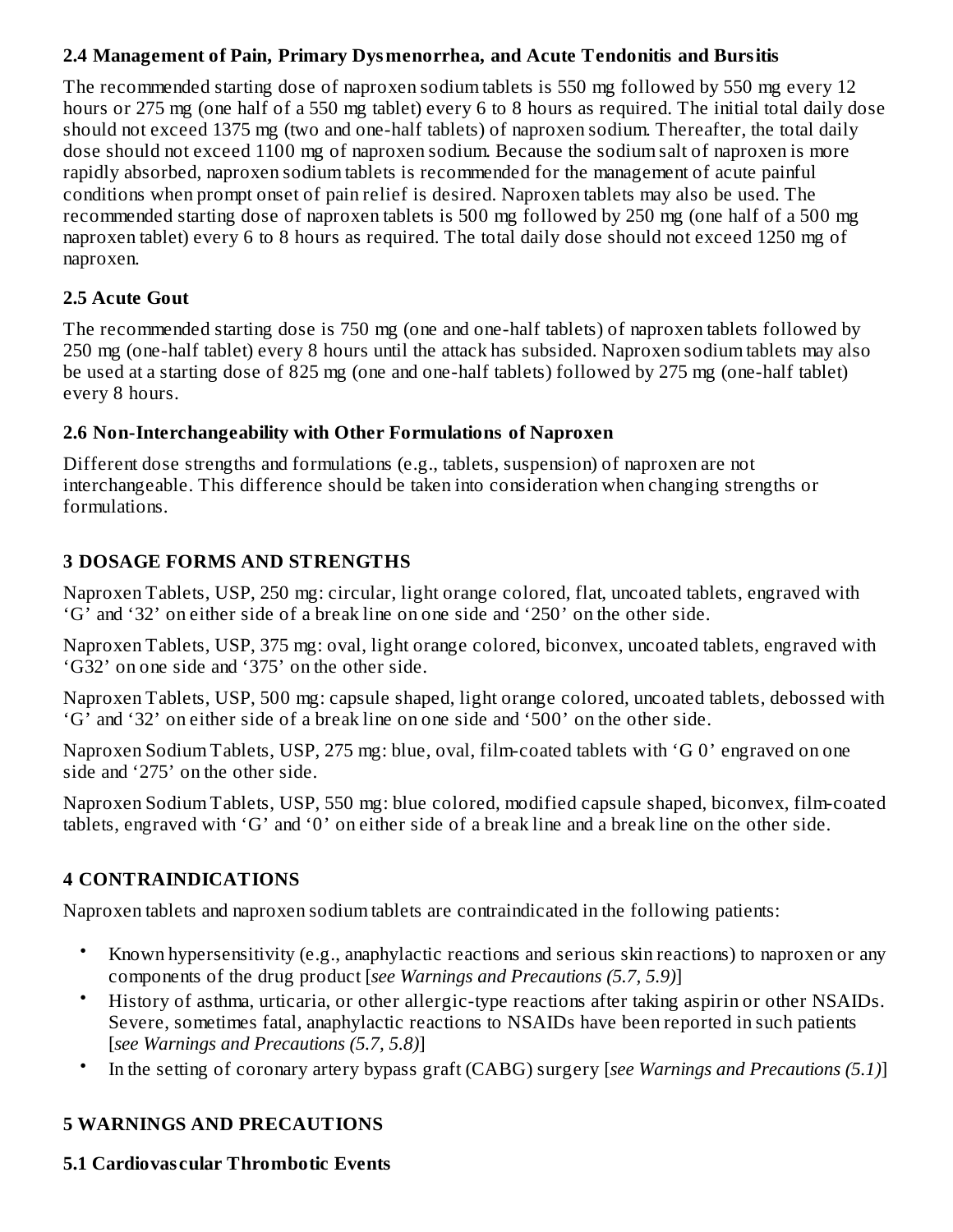Clinical trials of several COX-2 selective and nonselective NSAIDs of up to three years duration have shown an increased risk of serious cardiovascular (CV) thrombotic events, including myocardial infarction (MI) and stroke, which can be fatal. Based on available data, it is unclear that the risk for CV thrombotic events is similar for all NSAIDs. The relative increase in serious CV thrombotic events over baseline conferred by NSAID use appears to be similar in those with and without known CV disease or risk factors for CV disease. However, patients with known CV disease or risk factors had a higher absolute incidence of excess serious CV thrombotic events, due to their increased baseline rate. Some observational studies found that this increased risk of serious CV thrombotic events began as early as the first weeks of treatment. The increase in CV thrombotic risk has been observed most consistently at higher doses.

To minimize the potential risk for an adverse CV event in NSAID-treated patients, use the lowest effective dose for the shortest duration possible. Physicians and patients should remain alert for the development of such events, throughout the entire treatment course, even in the absence of previous CV symptoms. Patients should be informed about the symptoms of serious CV events and the steps to take if they occur.

There is no consistent evidence that concurrent use of aspirin mitigates the increased risk of serious CV thrombotic events associated with NSAID use. The concurrent use of aspirin and an NSAID, such as naproxen, increases the risk of serious gastrointestinal (GI) events [*see Warnings and Precautions (5.2)*].

### Status Post Coronary Artery Bypass Graft (CABG) Surgery

Two large, controlled clinical trials of a COX-2 selective NSAID for the treatment of pain in the first 10 to 14 days following CABG surgery found an increased incidence of myocardial infarction and stroke. NSAIDs are contraindicated in the setting of CABG [*see Contraindications (4)*].

#### Post-MI Patients

Observational studies conducted in the Danish National Registry have demonstrated that patients treated with NSAIDs in the post-MI period were at increased risk of reinfarction, CV-related death, and allcause mortality beginning in the first week of treatment. In this same cohort, the incidence of death in the first year post-MI was 20 per 100 person years in NSAID-treated patients compared to 12 per 100 person years in non-NSAID exposed patients. Although the absolute rate of death declined somewhat after the first year post-MI, the increased relative risk of death in NSAID users persisted over at least the next four years of follow-up.

Avoid the use of naproxen tablets and naproxen sodium tablets in patients with a recent MI unless the benefits are expected to outweigh the risk of recurrent CV thrombotic events. If naproxen tablets and naproxen sodium tablets are used in patients with a recent MI, monitor patients for signs of cardiac ischemia.

### **5.2 Gastrointestinal Bleeding, Ulceration, and Perforation**

NSAIDs, including naproxen, cause serious gastrointestinal (GI) adverse events including inflammation, bleeding, ulceration, and perforation of the esophagus, stomach, small intestine, or large intestine, which can be fatal. These serious adverse events can occur at any time, with or without warning symptoms, in patients treated with NSAIDs.

Only one in five patients who develop a serious upper GI adverse event on NSAID therapy is symptomatic. Upper GI ulcers, gross bleeding, or perforation caused by NSAIDs occurred in approximately 1% of patients treated for 3 to 6 months, and in about 2% to 4% of patients treated for one year. However, even short-term NSAID therapy is not without risk.

#### Risk Factors for GI Bleeding, Ulceration, and Perforation

Patients with a prior history of peptic ulcer disease and/or GI bleeding who used NSAIDs had a greater than 10-fold increased risk for developing a GI bleed compared to patients without these risk factors.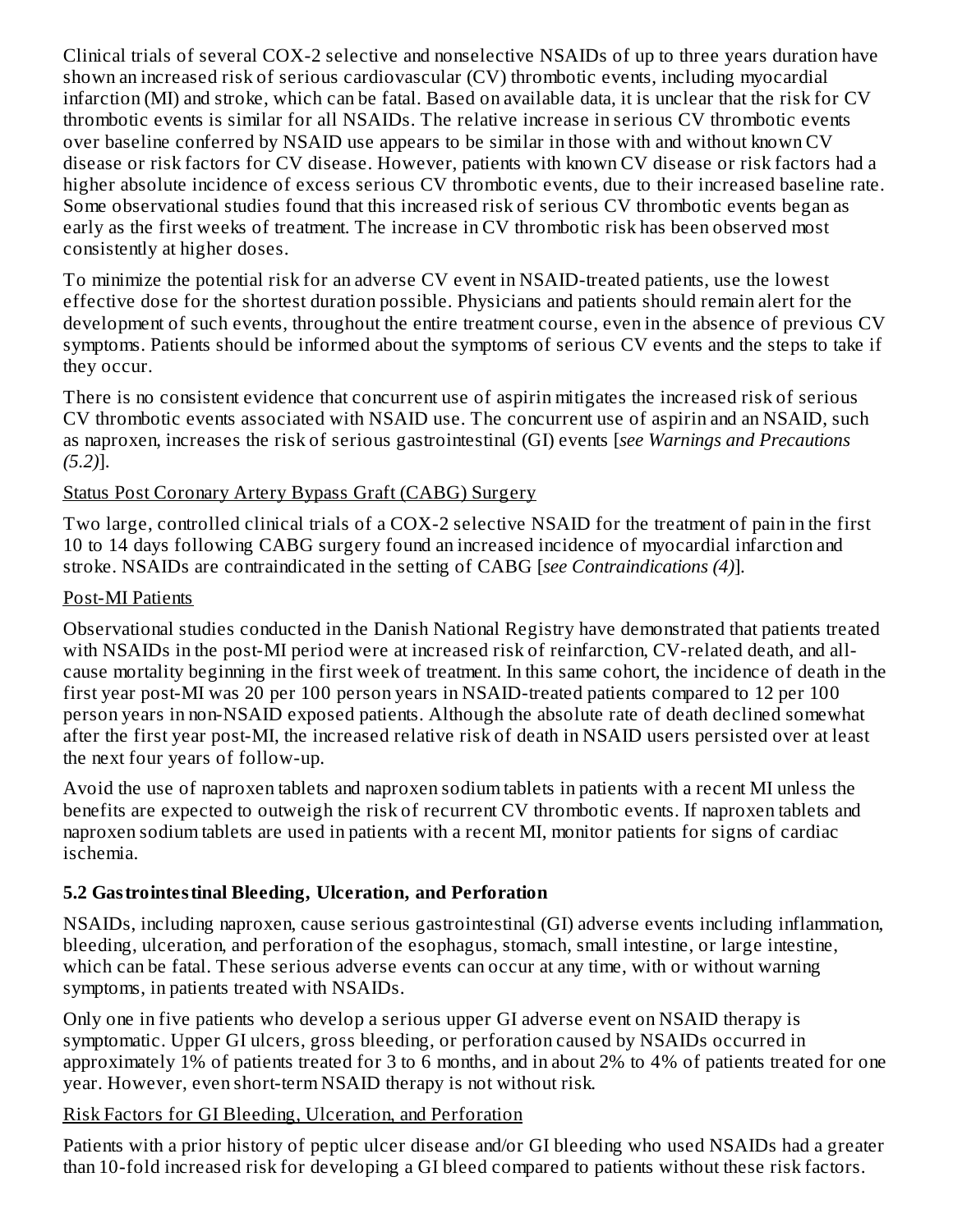Other factors that increase the risk of GI bleeding in patients treated with NSAIDs include longer duration of NSAID therapy; concomitant use of oral corticosteroids, aspirin, anticoagulants, or selective serotonin reuptake inhibitors (SSRIs); smoking; use of alcohol; older age; and poor general health status. Most postmarketing reports of fatal GI events occurred in elderly or debilitated patients. Additionally, patients with advanced liver disease and/or coagulopathy are at increased risk for GI bleeding.

Strategies to Minimize the GI Risks in NSAID-treated patients:

- Use the lowest effective dosage for the shortest possible duration.
- Avoid administration of more than one NSAID at a time.
- Avoid use in patients at higher risk unless benefits are expected to outweigh the increased risk of bleeding. For such patients, as well as those with active GI bleeding, consider alternate therapies other than NSAIDs.
- Remain alert for signs and symptoms of GI ulceration and bleeding during NSAID therapy.
- If a serious GI adverse event is suspected, promptly initiate evaluation and treatment, and discontinue naproxen tablets and naproxen sodium tablets until a serious GI adverse event is ruled out.
- In the setting of concomitant use of low-dose aspirin for cardiac prophylaxis, monitor patients more closely for evidence of GI bleeding [*see Drug Interactions (7*)].

## **5.3 Hepatotoxicity**

Elevations of ALT or AST (three or more times the upper limit of normal [ULN]) have been reported in approximately 1% of NSAID-treated patients in clinical trials. In addition, rare, sometimes fatal, cases of severe hepatic injury, including fulminant hepatitis, liver necrosis, and hepatic failure have been reported.

Elevations of ALT or AST (less than three times ULN) may occur in up to 15% of patients treated with NSAIDs including naproxen.

Inform patients of the warning signs and symptoms of hepatotoxicity (e.g., nausea, fatigue, lethargy, diarrhea, pruritus, jaundice, right upper quadrant tenderness, and "flu-like" symptoms). If clinical signs and symptoms consistent with liver disease develop, or if systemic manifestations occur (e.g., eosinophilia, rash, etc.), discontinue naproxen tablets or naproxen sodium tablets immediately, and perform a clinical evaluation of the patient.

# **5.4 Hypertension**

NSAIDs, including naproxen tablets and naproxen sodium tablets, can lead to new onset of hypertension or worsening of pre-existing hypertension, either of which may contribute to the increased incidence of CV events. Patients taking angiotensin converting enzyme (ACE) inhibitors, thiazide diuretics, or loop diuretics may have impaired response to these therapies when taking NSAIDs [*see Drug Interactions (7)*].

Monitor blood pressure (BP) during the initiation of NSAID treatment and throughout the course of therapy.

# **5.5 Heart Failure and Edema**

The Coxib and traditional NSAID Trialists' Collaboration meta-analysis of randomized controlled trials demonstrated an approximately two-fold increase in hospitalizations for heart failure in COX-2 selective-treated patients and nonselective NSAID-treated patients compared to placebo-treated patients. In a Danish National Registry study of patients with heart failure, NSAID use increased the risk of MI, hospitalization for heart failure, and death.

Additionally, fluid retention and edema have been observed in some patients treated with NSAIDs. Use of naproxen may blunt the CV effects of several therapeutic agents used to treat these medical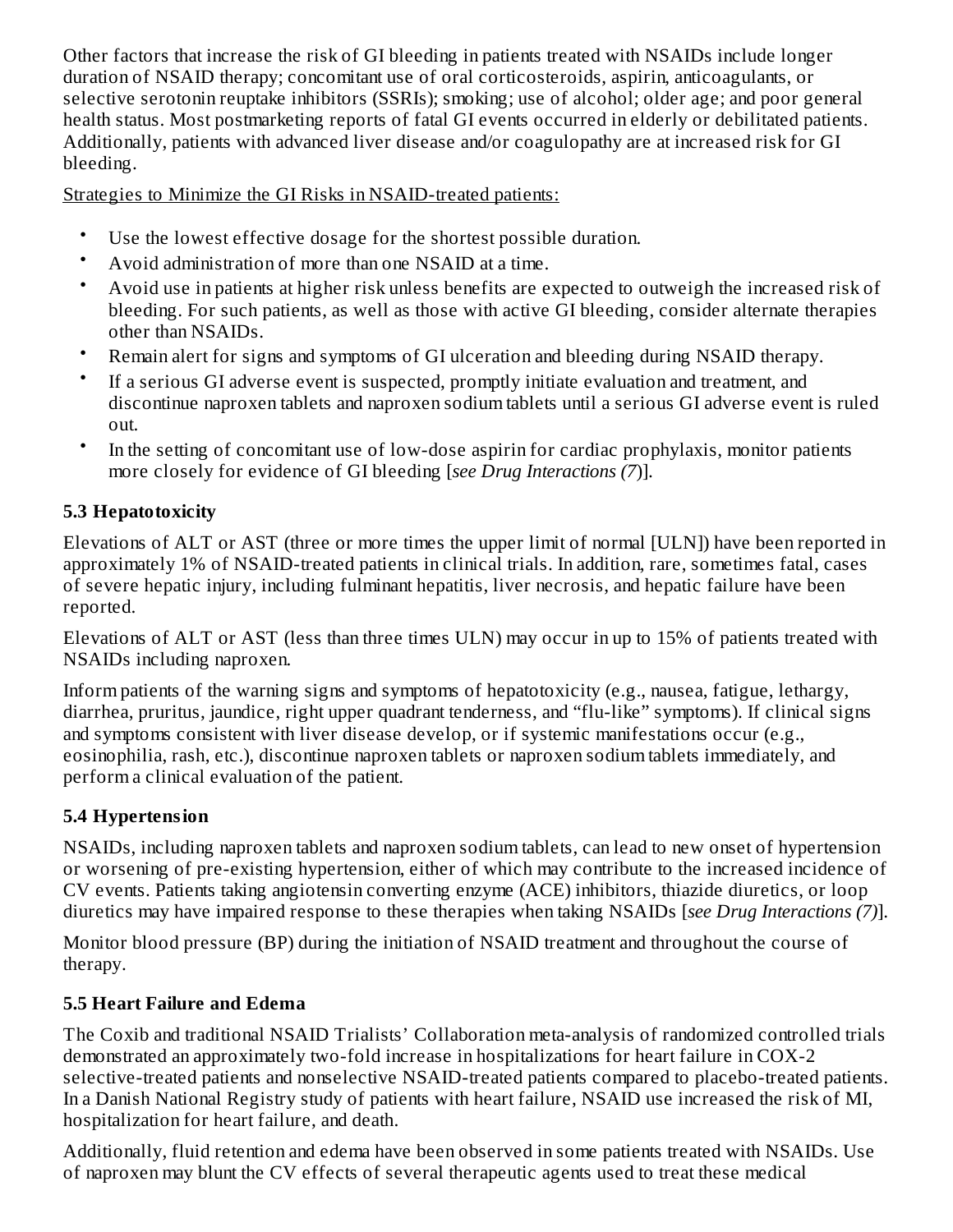conditions (e.g., diuretics, ACE inhibitors, or angiotensin receptor blockers [ARBs]) [*see Drug Interactions (7)*].

Avoid the use of naproxen tablets or naproxen sodium tablets in patients with severe heart failure unless the benefits are expected to outweigh the risk of worsening heart failure. If naproxen tablets or naproxen sodium tablets is used in patients with severe heart failure, monitor patients for signs of worsening heart failure.

Since each naproxen sodium tablet contains 50 mg of sodium (about 2 mEq per each 500 mg of naproxen), this should be considered in patients whose overall intake of sodium must be severely restricted.

## **5.6 Renal Toxicity and Hyperkalemia**

## Renal Toxicity

Long-term administration of NSAIDs has resulted in renal papillary necrosis and other renal injury.

Renal toxicity has also been seen in patients in whom renal prostaglandins have a compensatory role in the maintenance of renal perfusion. In these patients, administration of an NSAID may cause a dosedependent reduction in prostaglandin formation and, secondarily, in renal blood flow, which may precipitate overt renal decompensation. Patients at greatest risk of this reaction are those with impaired renal function, dehydration, hypovolemia, heart failure, liver dysfunction, those taking diuretics and ACE inhibitors or ARBs, and the elderly. Discontinuation of NSAID therapy is usually followed by recovery to the pretreatment state.

No information is available from controlled clinical studies regarding the use of naproxen tablets or naproxen sodium tablets in patients with advanced renal disease. The renal effects of naproxen tablets or naproxen sodium tablets may hasten the progression of renal dysfunction in patients with preexisting renal disease.

Correct volume status in dehydrated or hypovolemic patients prior to initiating naproxen tablets or naproxen sodium tablets. Monitor renal function in patients with renal or hepatic impairment, heart failure, dehydration, or hypovolemia during use of naproxen tablets and naproxen sodium tablets [*see Drug Interactions (7)*]. Avoid the use of naproxen tablets and naproxen sodium tablets in patients with advanced renal disease unless the benefits are expected to outweigh the risk of worsening renal function. If naproxen tablets or naproxen sodium tablets is used in patients with advanced renal disease, monitor patients for signs of worsening renal function.

## **Hyperkalemia**

Increases in serum potassium concentration, including hyperkalemia, have been reported with use of NSAIDs, even in some patients without renal impairment. In patients with normal renal function, these effects have been attributed to a hyporeninemic-hypoaldosteronism state.

## **5.7 Anaphylactic Reactions**

Naproxen has been associated with anaphylactic reactions in patients with and without known hypersensitivity to naproxen and in patients with aspirin-sensitive asthma [*see Contraindications (4) and Warnings and Precautions (5.8)*].

Seek emergency help if an anaphylactic reaction occurs.

# **5.8 Exacerbation of Asthma Related to Aspirin Sensitivity**

A subpopulation of patients with asthma may have aspirin-sensitive asthma which may include chronic rhinosinusitis complicated by nasal polyps; severe, potentially fatal bronchospasm; and/or intolerance to aspirin and other NSAIDs. Because cross-reactivity between aspirin and other NSAIDs has been reported in such aspirin-sensitive patients, naproxen tablets and naproxen sodium tablets are contraindicated in patients with this form of aspirin sensitivity [*see Contraindications (4)*]. When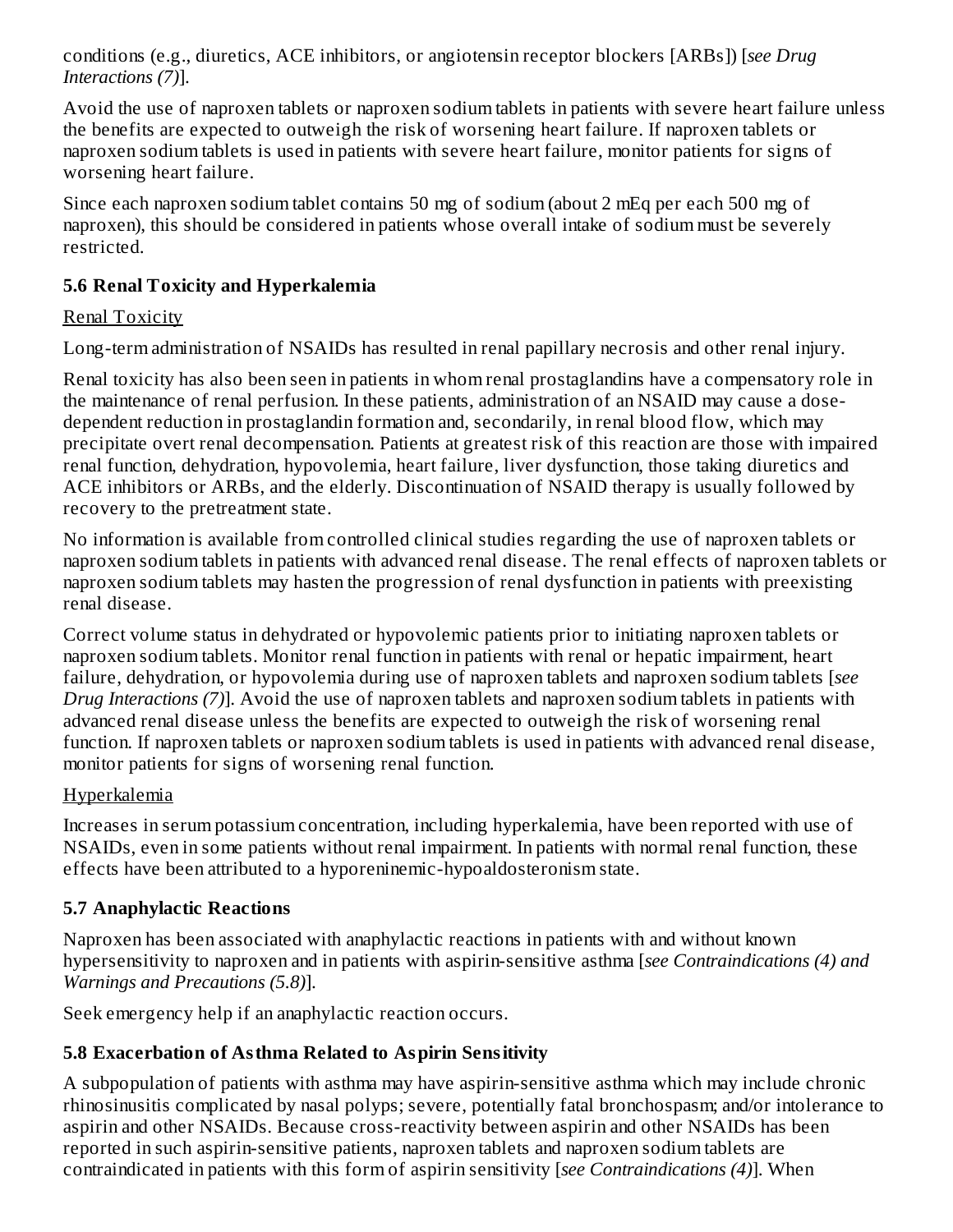naproxen tablets or naproxen sodium tablets is used in patients with preexisting asthma (without known aspirin sensitivity), monitor patients for changes in the signs and symptoms of asthma.

### **5.9 Serious Skin Reactions**

NSAIDs, including naproxen, can cause serious skin adverse reactions such as exfoliative dermatitis, Stevens-Johnson Syndrome (SJS), and toxic epidermal necrolysis (TEN), which can be fatal. These serious events may occur without warning. Inform patients about the signs and symptoms of serious skin reactions, and to discontinue the use of naproxen tablets or naproxen sodium tablets at the first appearance of skin rash or any other sign of hypersensitivity. Naproxen tablets and naproxen sodium tablets are contraindicated in patients with previous serious skin reactions to NSAIDs [*see Contraindications (4)*].

### **5.10 Premature Closure of Fetal Ductus Arteriosus**

Naproxen may cause premature closure of the fetal ductus arteriosus. Avoid use of NSAIDs, including naproxen tablets and naproxen sodium tablets, in pregnant women starting at 30 weeks of gestation (third trimester) [*see Use in Specific Populations (8.1)*].

### **5.11 Hematologic Toxicity**

Anemia has occurred in NSAID-treated patients. This may be due to occult or gross blood loss, fluid retention, or an incompletely described effect on erythropoiesis. If a patient treated with naproxen tablets or naproxen sodium tablets has any signs or symptoms of anemia, monitor hemoglobin or hematocrit.

NSAIDs, including naproxen tablets and naproxen sodium tablets, may increase the risk of bleeding events. Co-morbid conditions such as coagulation disorders or concomitant use of warfarin and other anticoagulants, antiplatelet agents (e.g., aspirin), serotonin reuptake inhibitors (SSRIs), and serotonin norepinephrine reuptake inhibitors (SNRIs) may increase this risk. Monitor these patients for signs of bleeding [*see Drug Interactions (7*)].

### **5.12 Masking of Inflammation and Fever**

The pharmacological activity of naproxen tablets and naproxen sodium tablets in reducing inflammation, and possibly fever, may diminish the utility of diagnostic signs in detecting infections.

## **5.13 Long-Term Us e and Laboratory Monitoring**

Because serious GI bleeding, hepatotoxicity, and renal injury can occur without warning symptoms or signs, consider monitoring patients on long-term NSAID treatment with a CBC and a chemistry profile periodically [*see Warnings and Precautions (5.2,5.3, 5.6)*].

Patients with initial hemoglobin values of 10g or less who are to receive long-term therapy should have hemoglobin values determined periodically.

Because of adverse eye findings in animal studies with drugs of this class, it is recommended that ophthalmic studies be carried out if any change or disturbance in vision occurs.

## **6 ADVERSE REACTIONS**

The following adverse reactions are discussed in greater detail in other sections of the labeling:

- Cardiovascular Thrombotic Events [*see Warnings and Precautions (5.1)*]
- GI Bleeding, Ulceration, and Perforation [*see Warnings and Precautions (5.2)*]
- Hepatotoxicity [*see Warnings and Precautions (5.3)*]
- Hypertension [*see Warnings and Precautions (5.4)*]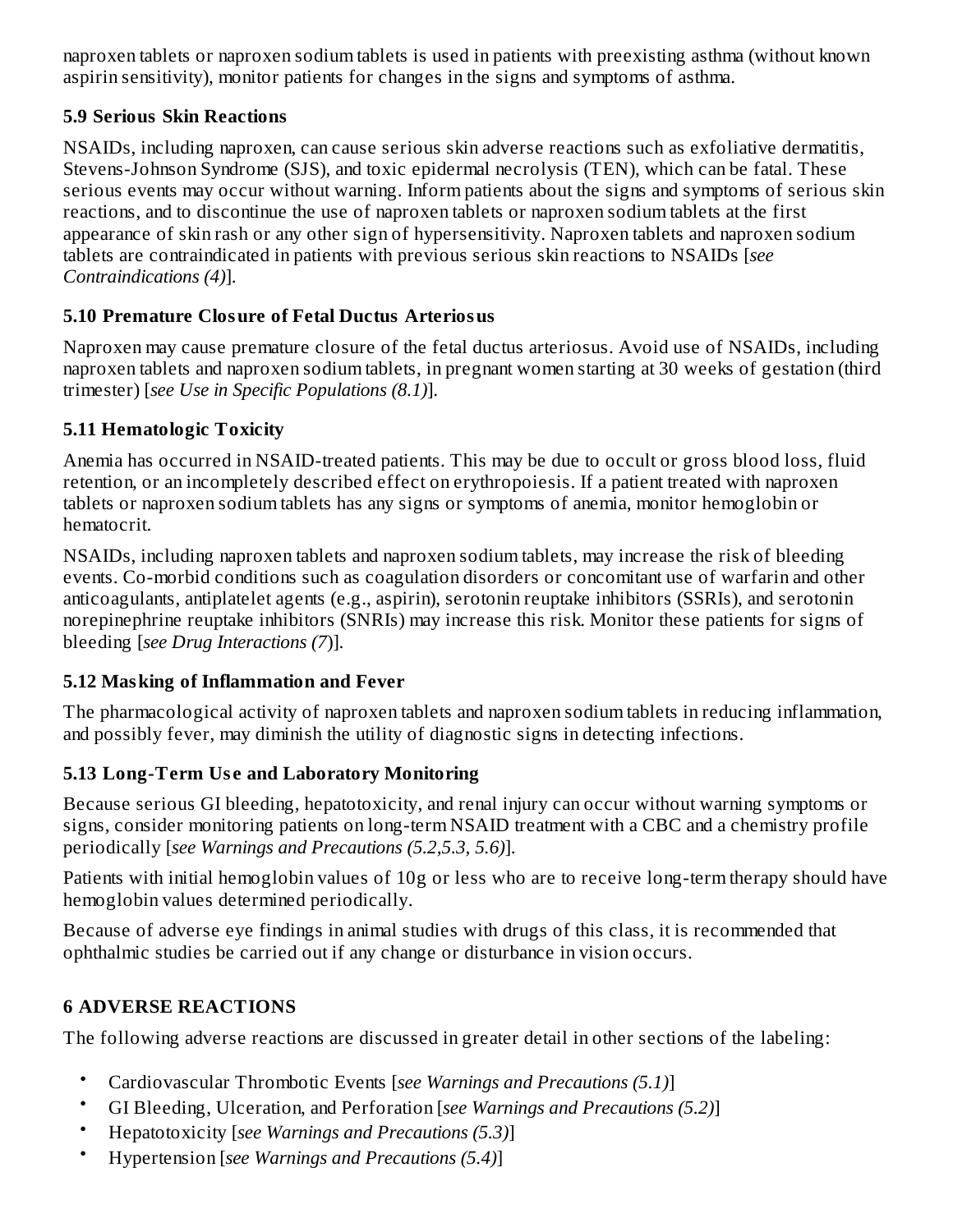- Heart Failure and Edema [*see Warnings and Precautions (5.5)*]
- Renal Toxicity and Hyperkalemia [*see Warnings and Precautions (5.6)*]
- Anaphylactic Reactions [*see Warnings and Precautions (5.7)*]
- Serious Skin Reactions [*see Warnings and Precautions (5.9)*]
- Hematologic Toxicity [*see Warnings and Precautions (5.11)*]

## **6.1 Clinical Trials Experience**

Because clinical trials are conducted under widely varying conditions, adverse reaction rates observed in the clinical trials of a drug cannot be directly compared to rates in the clinical trials of another drug and may not reflect the rates observed in practice.

Adverse reactions reported in controlled clinical trials in 960 patients treated for rheumatoid arthritis or osteoarthritis are listed below. In general, reactions in patients treated chronically were reported 2 to 10 times more frequently than they were in short-term studies in the 962 patients treated for mild to moderate pain or for dysmenorrhea. The most frequent complaints reported related to the gastrointestinal tract.

A clinical study found gastrointestinal reactions to be more frequent and more severe in rheumatoid arthritis patients taking daily doses of 1500 mg naproxen compared to those taking 750 mg naproxen.

In controlled clinical trials with about 80 pediatric patients and in well-monitored, open-label studies with about 400 pediatric patients with polyarticular juvenile idiopathic arthritis treated with naproxen, the incidence of rash and prolonged bleeding times were greater, the incidence of gastrointestinal and central nervous system reactions were about the same, and the incidence of other reactions were lower in pediatric patients than in adults.

In patients taking naproxen in clinical trials, the most frequently reported adverse experiences in approximately 1% to 10% of patients were:

Gastrointestinal (GI) Experiences, including: heartburn\*, abdominal pain\*, nausea\*, constipation\*, diarrhea, dyspepsia, stomatitis

Central Nervous System: headache\*, dizziness\*, drowsiness\*, lightheadedness, vertigo

Dermatologic: pruritus (itching)\*, skin eruptions\*, ecchymoses\*, sweating, purpura

Special Senses: tinnitus\*, visual disturbances, hearing disturbances

Cardiovascular: edema\*, palpitations

General: dyspnea\*, thirst

\*Incidence of reported reaction between 3% and 9%. Those reactions occurring in less than 3% of the patients are unmarked.

In patients taking NSAIDs, the following adverse experiences have also been reported in approximately 1% to 10% of patients.

Gastrointestinal (GI) Experiences, including: flatulence, gross bleeding/perforation, GI ulcers (gastric/duodenal), vomiting

General: abnormal renal function, anemia, elevated liver enzymes, increased bleeding time, rashes

The following are additional adverse experiences reported in <1% of patients taking naproxen during clinical trials.

Gastrointestinal: pancreatitis, vomiting

Hepatobiliary: jaundice

Hemic and Lymphatic: melena, thrombocytopenia, agranulocytosis

Nervous System: inability to concentrate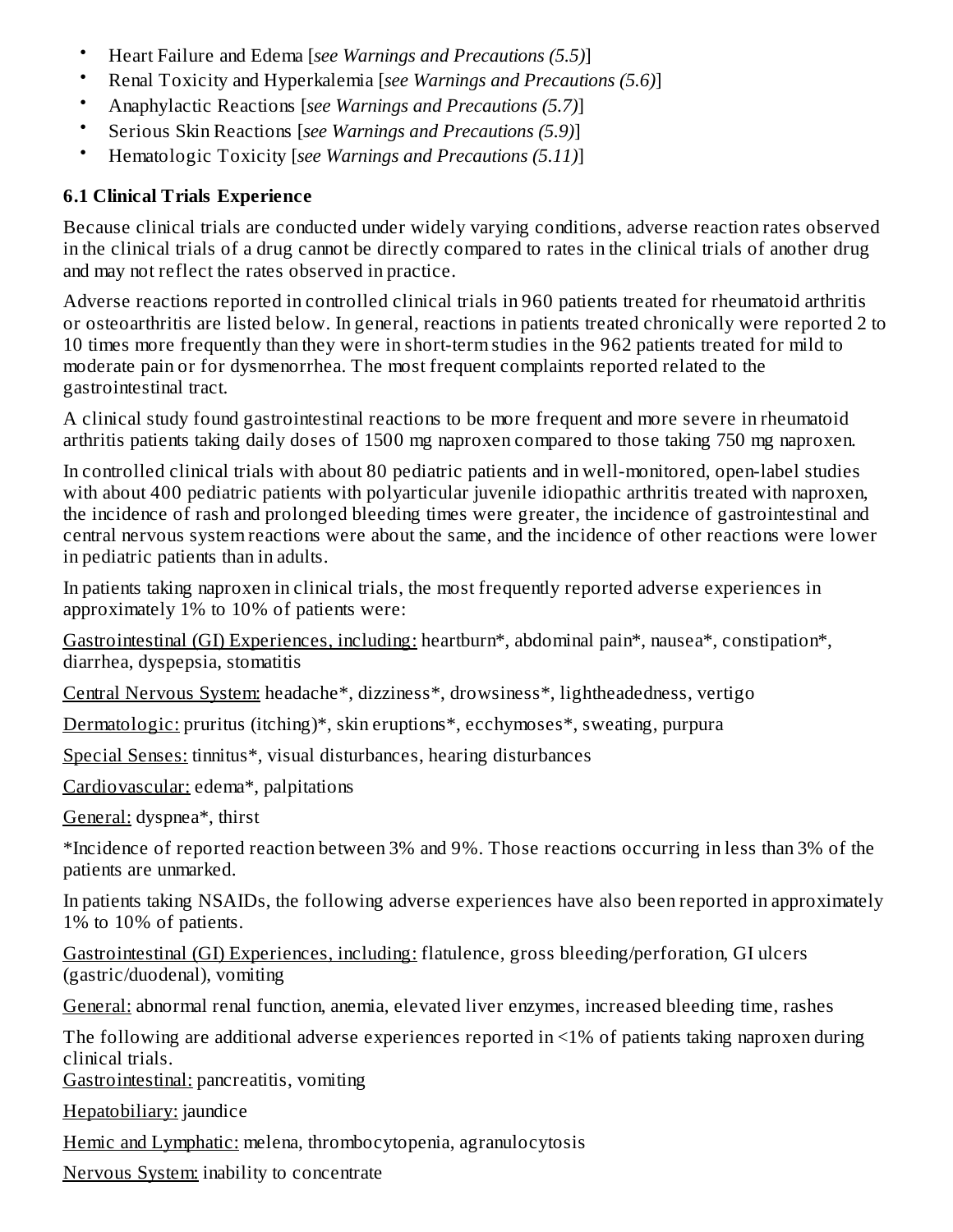### Dermatologic: skin rashes

### **6.2 Postmarketing Experience**

The following adverse reactions have been identified during post approval use of naproxen. Because these reactions are reported voluntarily from a population of uncertain size, it is not always possible to reliably estimate their frequency or establish a causal relationship to drug exposure.

The following are additional adverse experiences reported in <1% of patients taking naproxen during clinical trials and through postmarketing reports. Those adverse reactions observed through postmarketing reports are italicized.

Body as a Whole: anaphylactoid reactions, angioneurotic edema, menstrual disorders, pyrexia (chills and fever)

Cardiovascular: congestive heart failure, vasculitis, hypertension, pulmonary edema

Gastrointestinal: inflammation, bleeding (sometimes fatal, particularly in the elderly), ulceration, perforation and obstruction of the upper or lower gastrointestinal tract. Esophagitis, stomatitis, hematemesis, colitis, exacerbation of inflammatory bowel disease (ulcerative colitis, Crohn's disease).

Hepatobiliary: abnormal liver function tests, hepatitis (some cases have been fatal)

Hemic and Lymphatic: eosinophilia, leucopenia, granulocytopenia, hemolytic anemia, aplastic anemia

Metabolic and Nutritional: hyperglycemia, hypoglycemia

Nervous System: depression, dream abnormalities, insomnia, malaise, myalgia, muscle weakness, aseptic meningitis, cognitive dysfunction, convulsions

Respiratory: eosinophilic pneumonitis, asthma

Dermatologic: alopecia, urticaria, toxic epidermal necrolysis, erythema multiforme, erythema nodosum, fixed drug eruption, lichen planus, pustular reaction, systemic lupus erythematoses, bullous reactions, including Stevens-Johnson syndrome, photosensitive dermatitis, photosensitivity reactions, including rare cases resembling porphyria cutanea tarda (pseudoporphyria) or epidermolysis bullosa. If skin fragility, blistering or other symptoms suggestive of pseudoporphyria occur, treatment should be discontinued and the patient monitored.

Special Senses: hearing impairment, corneal opacity, papillitis, retrobulbar optic neuritis, papilledema

Urogenital: glomerular nephritis, hematuria, hyperkalemia, interstitial nephritis, nephrotic syndrome, renal disease, renal failure, renal papillary necrosis, raised serum creatinine

Reproduction (female): infertility

In patients taking NSAIDs, the following adverse experiences have also been reported in <1% of patients.

Body as a Whole: fever, infection, sepsis, anaphylactic reactions, appetite changes, death

Cardiovascular: hypertension, tachycardia, syncope, arrhythmia, hypotension, myocardial infarction

Gastrointestinal: dry mouth, esophagitis, gastric/peptic ulcers, gastritis, glossitis, eructation

Hepatobiliary: hepatitis, liver failure

Hemic and Lymphatic: rectal bleeding, lymphadenopathy, pancytopenia

Metabolic and Nutritional: weight changes

Nervous System: anxiety, asthenia, confusion, nervousness, paresthesia, somnolence, tremors, convulsions, coma,

hallucinations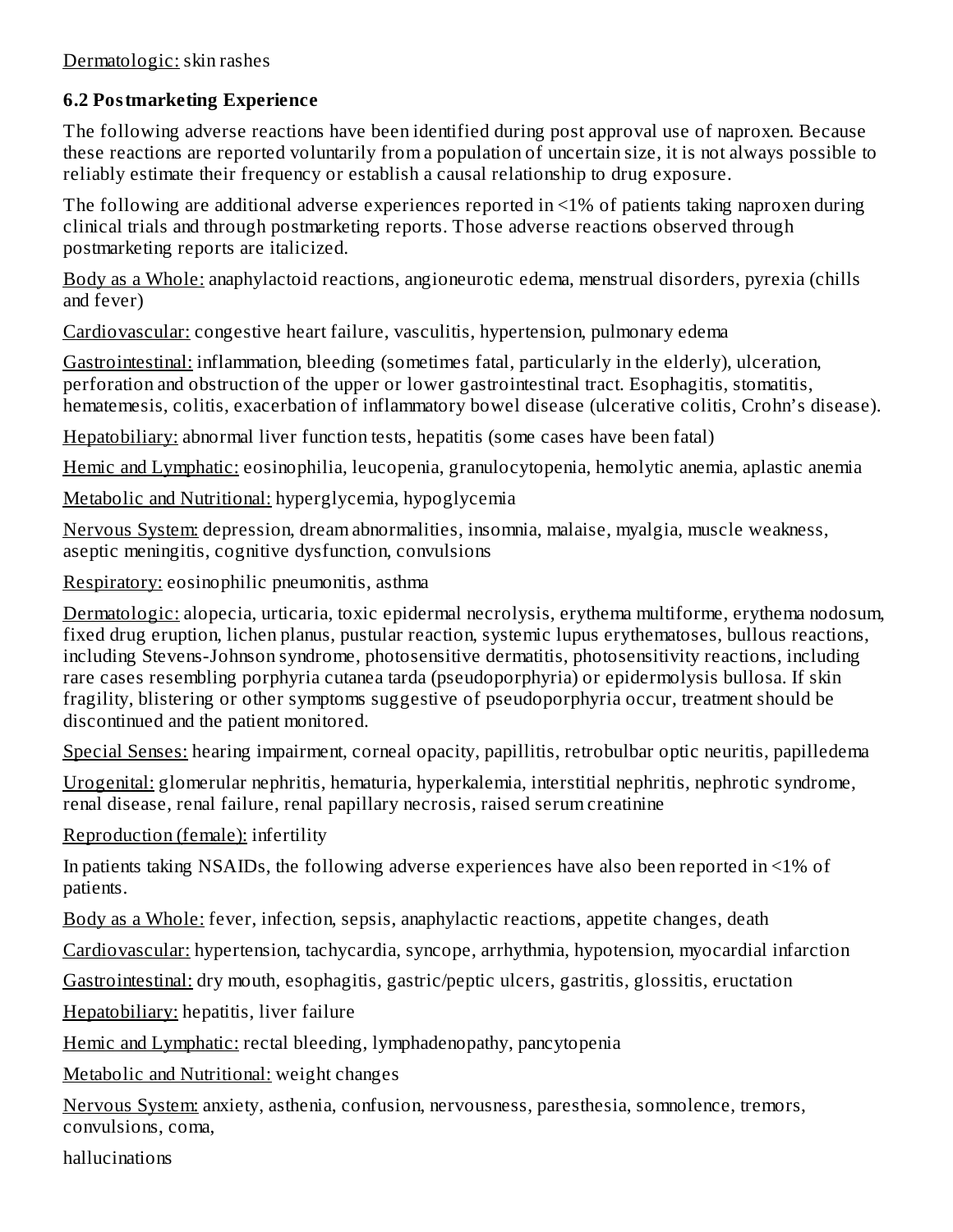Respiratory: asthma, respiratory depression, pneumonia Dermatologic: exfoliative dermatitis Special Senses: blurred vision, conjunctivitis Urogenital: cystitis, dysuria, oliguria/polyuria, proteinuria

# **7 DRUG INTERACTIONS**

See Table 1 for clinically significant drug interactions with naproxen.

# **Table 1: Clinically Significant Drug Interactions with naproxen**

| <b>Drugs That Interfere with Hemostasis</b> |                                                                                                                                                                                                                                                                                                                                                                                                                                                                                                                                                                                                                                                                                                                                                                                                                                                                                                                                                                                                                                                               |  |  |  |
|---------------------------------------------|---------------------------------------------------------------------------------------------------------------------------------------------------------------------------------------------------------------------------------------------------------------------------------------------------------------------------------------------------------------------------------------------------------------------------------------------------------------------------------------------------------------------------------------------------------------------------------------------------------------------------------------------------------------------------------------------------------------------------------------------------------------------------------------------------------------------------------------------------------------------------------------------------------------------------------------------------------------------------------------------------------------------------------------------------------------|--|--|--|
| Clinical Impact:                            | • Naproxen and anticoagulants such as warfarin have a synergistic effect on<br>bleeding. The concomitant use of naproxen and anticoagulants have an increased<br>risk of serious bleeding compared to the use of either drug alone.<br>• Serotonin release by platelets plays an important role in hemostasis. Case-control<br>and cohort epidemiological studies showed that concomitant use of drugs that<br>interfere with serotonin reuptake and an NSAID may potentiate the risk of bleeding<br>more than an NSAID alone.                                                                                                                                                                                                                                                                                                                                                                                                                                                                                                                                |  |  |  |
| Intervention:                               | Monitor patients with concomitant use of naproxen tablets or naproxen sodium<br>tablets with anticoagulants (e.g., warfarin), antiplatelet agents (e.g., aspirin),<br>selective serotonin reuptake inhibitors (SSRIs), and serotonin norepinephrine<br>reuptake inhibitors (SNRIs) for signs of bleeding [see Warnings and Precautions<br>$(5.11)$ ].                                                                                                                                                                                                                                                                                                                                                                                                                                                                                                                                                                                                                                                                                                         |  |  |  |
| <b>Aspirin</b>                              |                                                                                                                                                                                                                                                                                                                                                                                                                                                                                                                                                                                                                                                                                                                                                                                                                                                                                                                                                                                                                                                               |  |  |  |
| Clinical Impact:                            | A pharmacodynamic (PD) study has demonstrated an interaction in which lower<br>dose naproxen (220mg/day or 220mg twice daily) interfered with the antiplatelet<br>effect of low-dose immediate-release aspirin, with the interaction most marked<br>during the washout period of naproxen [see Clinical Pharmacology (12.2)]. There is<br>reason to expect that the interaction would be present with prescription doses of<br>naproxen or with enteric-coated low-dose aspirin; however, the peak interference<br>with aspirin function may be later than observed in the PD study due to the longer<br>washout period.<br>Controlled clinical studies showed that the concomitant use of NSAIDs and<br>analgesic doses of aspirin does not produce any greater therapeutic effect than the<br>use of NSAIDs alone. In a clinical study, the concomitant use of an NSAID and<br>aspirin was associated with a significantly increased incidence of GI adverse<br>reactions as compared to use of the NSAID alone [see Warnings and Precautions<br>$(5.2)$ ]. |  |  |  |
| Intervention:                               | Because there may be an increased risk of cardiovascular events following<br>discontinuation of naproxen due to the interference with the antiplatelet effect of<br>aspirin during the washout period, for patients taking low-dose aspirin for<br>cardioprotection who require intermittent analgesics, consider use of an NSAID<br>that does not interfere with the antiplatelet effect of aspirin, or non-NSAID<br>analgesics where appropriate.<br>Concomitant use of naproxen tablets or naproxen sodium tablets and analgesic doses<br>of aspirin is not generally recommended because of the increased risk of bleeding<br>[see Warnings and Precautions (5.11)].<br>Naproxen tablets or naproxen sodium tablets are not substitutes for low dose aspirin<br>for cardiovascular protection.                                                                                                                                                                                                                                                            |  |  |  |
|                                             | <b>ACE Inhibitors, Angiotensin Receptor Blockers, and Beta-Blockers</b>                                                                                                                                                                                                                                                                                                                                                                                                                                                                                                                                                                                                                                                                                                                                                                                                                                                                                                                                                                                       |  |  |  |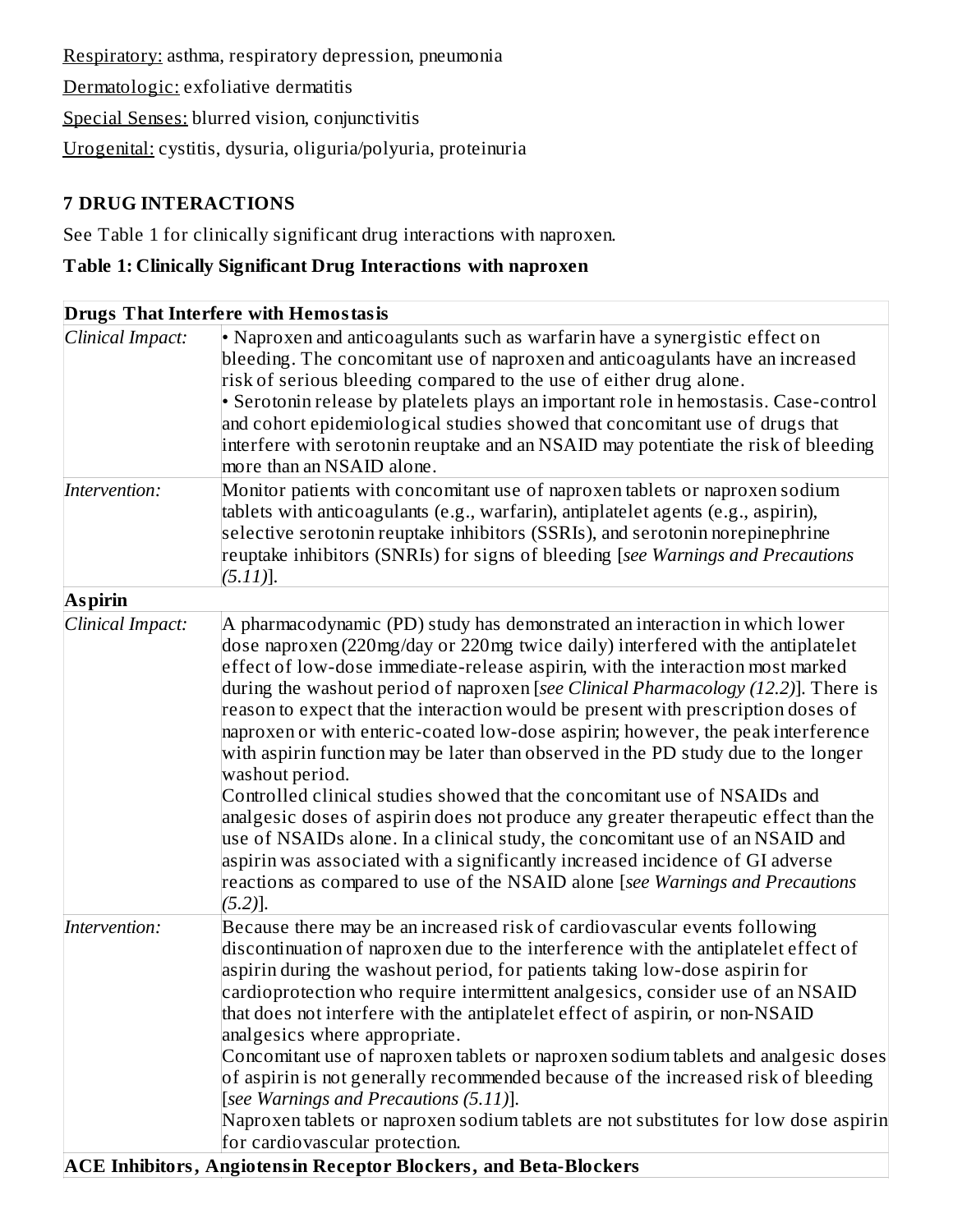| Clinical Impact:                                                                                                                                                                                                                                                                                                                     | • NSAIDs may diminish the antihypertensive effect of angiotensin converting<br>enzyme (ACE) inhibitors, angiotensin receptor blockers (ARBs), or beta-blockers<br>(including propranolol).                                                                    |  |  |  |  |  |
|--------------------------------------------------------------------------------------------------------------------------------------------------------------------------------------------------------------------------------------------------------------------------------------------------------------------------------------|---------------------------------------------------------------------------------------------------------------------------------------------------------------------------------------------------------------------------------------------------------------|--|--|--|--|--|
|                                                                                                                                                                                                                                                                                                                                      | • In patients who are elderly, volume-depleted (including those on diuretic therapy),<br>or have renal impairment, co-administration of an NSAID with ACE inhibitors or<br>ARBs may result in deterioration of renal function, including possible acute renal |  |  |  |  |  |
|                                                                                                                                                                                                                                                                                                                                      | failure. These effects are usually reversible.                                                                                                                                                                                                                |  |  |  |  |  |
| Intervention:                                                                                                                                                                                                                                                                                                                        | • During concomitant use of naproxen tablets or naproxen sodium tablets and ACE-<br>inhibitors, ARBs, or beta-blockers, monitor blood pressure to ensure that the                                                                                             |  |  |  |  |  |
|                                                                                                                                                                                                                                                                                                                                      | desired blood pressure is obtained.                                                                                                                                                                                                                           |  |  |  |  |  |
|                                                                                                                                                                                                                                                                                                                                      | • During concomitant use of naproxen tablets or naproxen sodium tablets and ACE-<br>inhibitors or ARBs in patients who are elderly, volume-depleted, or have impaired<br>renal function, monitor for signs of worsening renal function [see Warnings and      |  |  |  |  |  |
|                                                                                                                                                                                                                                                                                                                                      | Precautions (5.6)].<br>• When these drugs are administered concomitantly, patients should be adequately<br>hydrated. Assess renal function at the beginning of the concomitant treatment and<br>periodically thereafter.                                      |  |  |  |  |  |
| <b>Diuretics</b>                                                                                                                                                                                                                                                                                                                     |                                                                                                                                                                                                                                                               |  |  |  |  |  |
| Clinical Impact:                                                                                                                                                                                                                                                                                                                     | Clinical studies, as well as post-marketing observations, showed that NSAIDs<br>reduced the natriuretic effect of loop diuretics (e.g., furosemide) and thiazide<br>diuretics in some patients. This effect has been attributed to the NSAID inhibition       |  |  |  |  |  |
|                                                                                                                                                                                                                                                                                                                                      | of renal prostaglandin synthesis.                                                                                                                                                                                                                             |  |  |  |  |  |
| Intervention:                                                                                                                                                                                                                                                                                                                        | During concomitant use of naproxen tablets or naproxen sodium tablets with                                                                                                                                                                                    |  |  |  |  |  |
|                                                                                                                                                                                                                                                                                                                                      | diuretics, observe patients for signs of worsening renal function, in addition to                                                                                                                                                                             |  |  |  |  |  |
|                                                                                                                                                                                                                                                                                                                                      | assuring diuretic efficacy including antihypertensive effects [see Warnings and<br>Precautions (5.6)].                                                                                                                                                        |  |  |  |  |  |
| <b>Digoxin</b>                                                                                                                                                                                                                                                                                                                       |                                                                                                                                                                                                                                                               |  |  |  |  |  |
| Clinical Impact:                                                                                                                                                                                                                                                                                                                     | The concomitant use of naproxen with digoxin has been reported to increase the<br>serum concentration and prolong the half-life of digoxin.                                                                                                                   |  |  |  |  |  |
| During concomitant use of naproxen tablets or naproxen sodium tablets and digoxin,<br>Intervention:<br>monitor serum digoxin levels.                                                                                                                                                                                                 |                                                                                                                                                                                                                                                               |  |  |  |  |  |
| Lithium                                                                                                                                                                                                                                                                                                                              |                                                                                                                                                                                                                                                               |  |  |  |  |  |
| NSAIDs have produced elevations in plasma lithium levels and reductions in renal<br>Clinical Impact:<br>lithium clearance. The mean minimum lithium concentration increased 15%, and the<br>renal clearance decreased by approximately 20%. This effect has been attributed to<br>NSAID inhibition of renal prostaglandin synthesis. |                                                                                                                                                                                                                                                               |  |  |  |  |  |
| During concomitant use of naproxen tablets or naproxen sodium tablets and lithium,<br>Intervention:<br>monitor patients for signs of lithium toxicity.                                                                                                                                                                               |                                                                                                                                                                                                                                                               |  |  |  |  |  |
| Methotrexate                                                                                                                                                                                                                                                                                                                         |                                                                                                                                                                                                                                                               |  |  |  |  |  |
| Clinical Impact:<br>Concomitant use of NSAIDs and methotrexate may increase the risk for<br>methotrexate toxicity (e.g., neutropenia, thrombocytopenia, renal dysfunction).                                                                                                                                                          |                                                                                                                                                                                                                                                               |  |  |  |  |  |
| Intervention:                                                                                                                                                                                                                                                                                                                        | During concomitant use of naproxen tablets or naproxen sodium tablets and<br>methotrexate, monitor patients for methotrexate toxicity.                                                                                                                        |  |  |  |  |  |
| Cyclosporine                                                                                                                                                                                                                                                                                                                         |                                                                                                                                                                                                                                                               |  |  |  |  |  |
| Clinical Impact:                                                                                                                                                                                                                                                                                                                     | Concomitant use of naproxen tablets or naproxen sodium tablets and cyclosporine<br>may increase cyclosporine's nephrotoxicity.                                                                                                                                |  |  |  |  |  |
| Intervention:                                                                                                                                                                                                                                                                                                                        | During concomitant use of naproxen tablets or naproxen sodium tablets and<br>cyclosporine, monitor patients for signs of worsening renal function.                                                                                                            |  |  |  |  |  |
| <b>NSAIDs and Salicylates</b>                                                                                                                                                                                                                                                                                                        |                                                                                                                                                                                                                                                               |  |  |  |  |  |
| Concomitant use of naproxen with other NSAIDs or salicylates (e.g., diflunisal,<br>Clinical Impact:<br>salsalate) increases the risk of GI toxicity, with little or no increase in efficacy [see                                                                                                                                     |                                                                                                                                                                                                                                                               |  |  |  |  |  |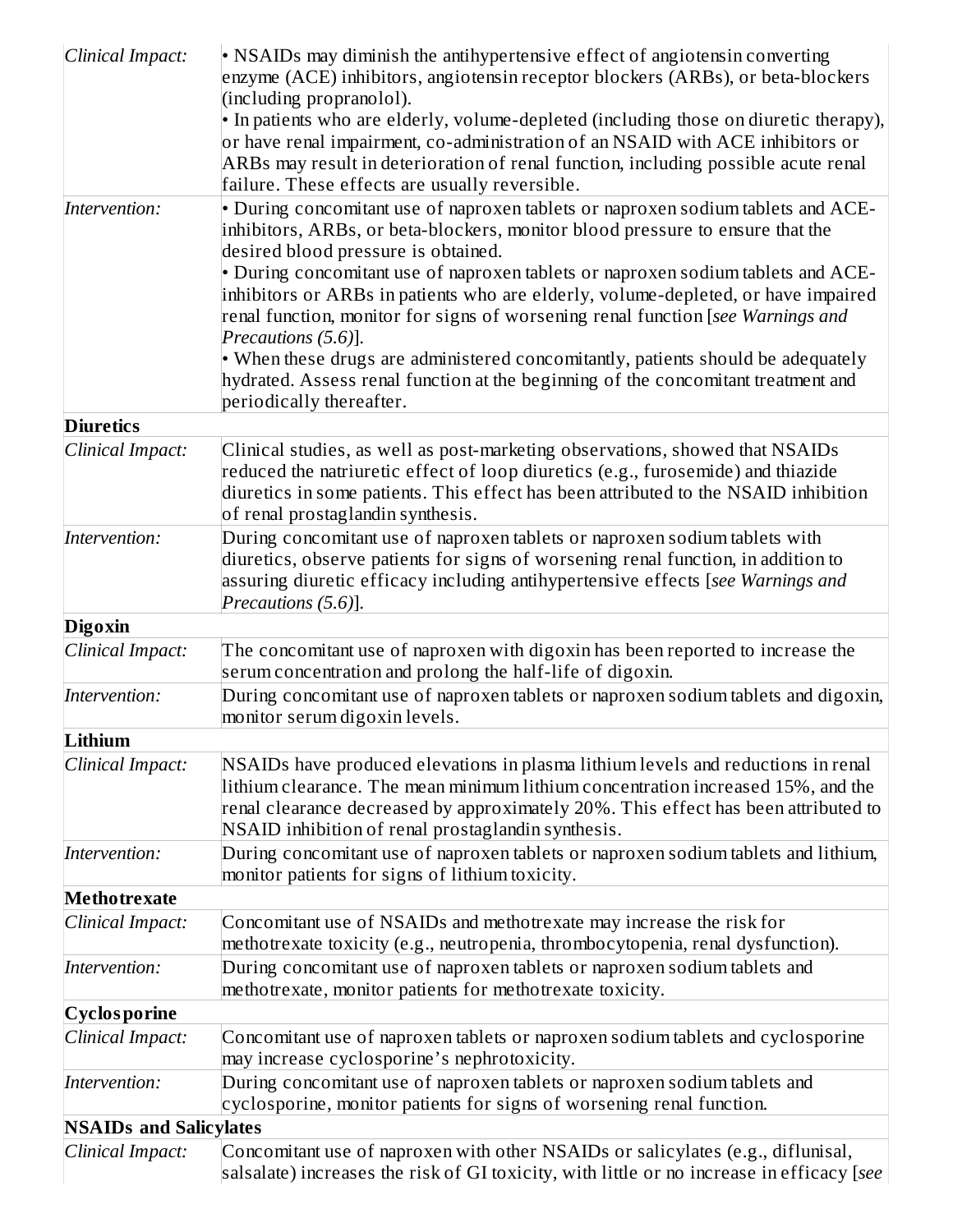|                                                                                                                                                                                                            | Warnings and Precautions (5.2)].                                                                                                                                                                                                                                                                      |  |  |  |  |  |  |  |  |
|------------------------------------------------------------------------------------------------------------------------------------------------------------------------------------------------------------|-------------------------------------------------------------------------------------------------------------------------------------------------------------------------------------------------------------------------------------------------------------------------------------------------------|--|--|--|--|--|--|--|--|
| Intervention:                                                                                                                                                                                              | The concomitant use of naproxen with other NSAIDs or salicylates is not<br>recommended.                                                                                                                                                                                                               |  |  |  |  |  |  |  |  |
| Pemetrexed                                                                                                                                                                                                 |                                                                                                                                                                                                                                                                                                       |  |  |  |  |  |  |  |  |
| Clinical Impact:                                                                                                                                                                                           | Concomitant use of naproxen tablets and naproxen sodium tablets and pemetrexed<br>may increase the risk of pemetrexed-associated myelosuppression, renal, and GI<br>toxicity (see the pemetrexed prescribing information).                                                                            |  |  |  |  |  |  |  |  |
| Intervention:                                                                                                                                                                                              | During concomitant use of naproxen tablets and naproxen sodium tablets and<br>pemetrexed, in patients with renal impairment whose creatinine clearance ranges<br>from 45 to 79 mL/min, monitor for myelosuppression, renal and GI toxicity.                                                           |  |  |  |  |  |  |  |  |
|                                                                                                                                                                                                            | NSAIDs with short elimination half-lives (e.g., diclofenac, indomethacin) should be<br>avoided for a period of two days before, the day of, and two days following<br>administration of pemetrexed.                                                                                                   |  |  |  |  |  |  |  |  |
|                                                                                                                                                                                                            | In the absence of data regarding potential interaction between pemetrexed and<br>NSAIDs with longer half-lives (e.g., meloxicam, nabumetone), patients taking these<br>NSAIDs should interrupt dosing for at least five days before, the day of, and two<br>days following pemetrexed administration. |  |  |  |  |  |  |  |  |
| <b>Antacids and Sucralfate</b>                                                                                                                                                                             |                                                                                                                                                                                                                                                                                                       |  |  |  |  |  |  |  |  |
| Clinical Impact:                                                                                                                                                                                           | Concomitant administration of some antacids (magnesium oxide or aluminum<br>hydroxide) and sucralfate can delay the absorption of naproxen.                                                                                                                                                           |  |  |  |  |  |  |  |  |
| Concomitant administration of antacids such as magnesium oxide or aluminum<br>Intervention:<br>hydroxide, and sucralfate with naproxen tablets and naproxen sodium tablets is not<br>recommended.          |                                                                                                                                                                                                                                                                                                       |  |  |  |  |  |  |  |  |
| <b>Choles tyramine</b>                                                                                                                                                                                     |                                                                                                                                                                                                                                                                                                       |  |  |  |  |  |  |  |  |
| Clinical Impact:                                                                                                                                                                                           | Concomitant administration of cholestyramine can delay the absorption of naproxen.                                                                                                                                                                                                                    |  |  |  |  |  |  |  |  |
| Intervention:                                                                                                                                                                                              | Concomitant administration of cholestyramine with naproxen tablets or naproxen<br>sodium tablets is not recommended.                                                                                                                                                                                  |  |  |  |  |  |  |  |  |
| Probenecid                                                                                                                                                                                                 |                                                                                                                                                                                                                                                                                                       |  |  |  |  |  |  |  |  |
| Clinical Impact:                                                                                                                                                                                           | Probenecid given concurrently increases naproxen anion plasma levels and extends<br>its plasma half-life significantly.                                                                                                                                                                               |  |  |  |  |  |  |  |  |
| Intervention:                                                                                                                                                                                              | Patients simultaneously receiving naproxen tablets or naproxen sodium tablets and<br>probenecid should be observed for adjustment of dose if required.                                                                                                                                                |  |  |  |  |  |  |  |  |
| Other albumin-bound drugs                                                                                                                                                                                  |                                                                                                                                                                                                                                                                                                       |  |  |  |  |  |  |  |  |
| Clinical Impact:                                                                                                                                                                                           | Naproxen is highly bound to plasma albumin; it thus has a theoretical potential for<br>interaction with other albumin-bound drugs such as coumarin-type anticoagulants,<br>sulphonylureas, hydantoins, other NSAIDs, and aspirin.                                                                     |  |  |  |  |  |  |  |  |
| Patients simultaneously receiving naproxen tablets or naproxen sodium tablets and a<br>Intervention:<br>hydantoin, sulphonamide or sulphonylurea should be observed for adjustment of<br>dose if required. |                                                                                                                                                                                                                                                                                                       |  |  |  |  |  |  |  |  |

# **Drug/Laboratory Test Interactions**

| <b>Bleeding times</b>                                                                     |                                                                                                                                                                       |  |  |  |  |
|-------------------------------------------------------------------------------------------|-----------------------------------------------------------------------------------------------------------------------------------------------------------------------|--|--|--|--|
| Clinical Impact:<br>Naproxen may decrease platelet aggregation and prolong bleeding time. |                                                                                                                                                                       |  |  |  |  |
| This effect should be kept in mind when bleeding times are determined.<br>Intervention:   |                                                                                                                                                                       |  |  |  |  |
| <b>Porter-Silber test</b>                                                                 |                                                                                                                                                                       |  |  |  |  |
| Clinical Impact:                                                                          | The administration of naproxen may result in increased urinary values for 17-<br>ketogenic steroids because of an interaction between the drug and/or its metabolites |  |  |  |  |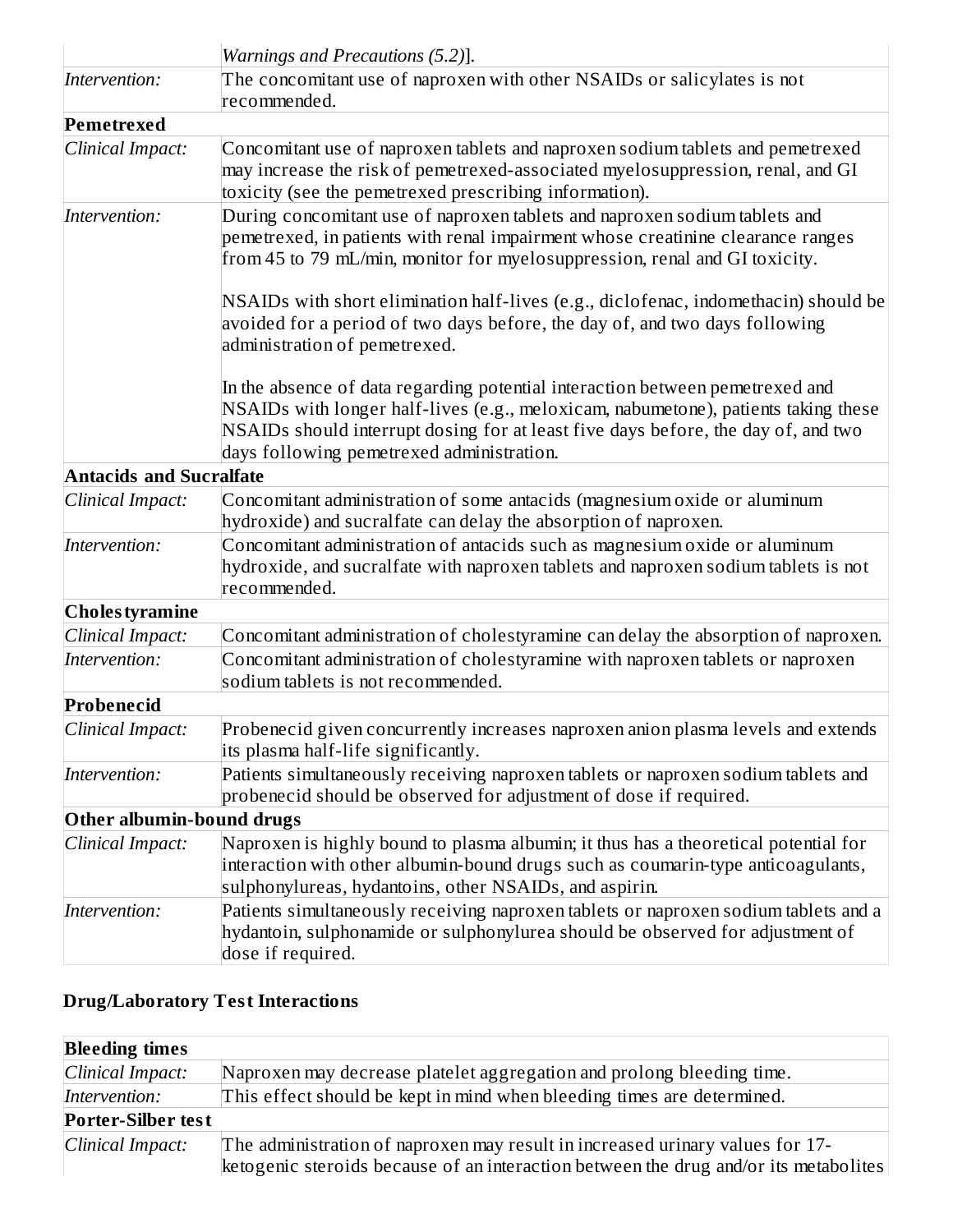|                                                                                                                                                                                                                                                                                                                | with m-di-nitrobenzene used in this assay.                                                    |  |  |  |
|----------------------------------------------------------------------------------------------------------------------------------------------------------------------------------------------------------------------------------------------------------------------------------------------------------------|-----------------------------------------------------------------------------------------------|--|--|--|
| Although 17-hydroxy-corticosteroid measurements (Porter-Silber test) do not<br>Intervention:<br>appear to be artifactually altered, it is suggested that therapy with naproxen be<br>temporarily discontinued 72 hours before adrenal function tests are performed if<br>the Porter-Silber test is to be used. |                                                                                               |  |  |  |
| Urinary assays of 5-hydroxy indoleacetic acid (5HIAA)                                                                                                                                                                                                                                                          |                                                                                               |  |  |  |
| Naproxen may interfere with some urinary assays of 5-hydroxy indoleacetic acid<br>Clinical Impact:<br>(5HIAA).                                                                                                                                                                                                 |                                                                                               |  |  |  |
| Intervention:                                                                                                                                                                                                                                                                                                  | This effect should be kept in mind when urinary 5-hydroxy indoleacetic acid is<br>determined. |  |  |  |

### **8 USE IN SPECIFIC POPULATIONS**

#### **8.1 Pregnancy**

#### Risk Summary

Use of NSAIDs, including naproxen tablets or naproxen sodium tablets, during the third trimester of pregnancy increases the risk of premature closure of the fetal ductus arteriosus. Avoid use of NSAIDs, including naproxen tablets or naproxen sodium tablets, in pregnant women starting at 30 weeks of gestation (third trimester).

There are no adequate and well-controlled studies of naproxen tablets or naproxen sodium tablets in pregnant women. Data from observational studies regarding potential embryofetal risks of NSAID use in women in the first or second trimesters of pregnancy are inconclusive. In the general U.S. population, all clinically recognized pregnancies, regardless of drug exposure, have a background rate of 2 to 4% for major malformations, and 15 to 20% for pregnancy loss. In animal reproduction studies in rats, rabbits, and mice no evidence of teratogenicity or fetal harm when naproxen was administered during the period of organogenesis at doses 0.13, 0.26, and 0.6 times the maximum recommended human daily dose of 1500 mg/day, respectively [*see Data*]. Based on animal data, prostaglandins have been shown to have an important role in endometrial vascular permeability, blastocyst implantation, and decidualization. In animal studies, administration of prostaglandin synthesis inhibitors such as naproxen, resulted in increased pre- and post-implantation loss.

### Clinical Considerations

### *Labor or Delivery*

There are no studies on the effects of naproxen tablets or naproxen sodium tablets during labor or delivery. In animal studies, NSAIDS, including naproxen, inhibit prostaglandin synthesis, cause delayed parturition, and increase the incidence of stillbirth.

### Data

## *Human Data*

There is some evidence to suggest that when inhibitors of prostaglandin synthesis are used to delay preterm labor, there is an increased risk of neonatal complications such as necrotizing enterocolitis, patent ductus arteriosus, and intracranial hemorrhage. Naproxen treatment given in late pregnancy to delay parturition has been associated with persistent pulmonary hypertension, renal dysfunction, and abnormal prostaglandin E levels in preterm infants. Because of the known effects of nonsteroidal antiinflammatory drugs on the fetal cardiovascular system (closure of ductus arteriosus), use during pregnancy (particularly starting at 30-weeks of gestation, or third trimester) should be avoided.

## *Animal Data*

Reproduction studies have been performed in rats at 20 mg/kg/day  $(0.13$  times the maximum recommended human daily dose of 1500 mg/day based on body surface area comparison), rabbits at 20 mg/kg/day (0.26 times the maximum recommended human daily dose, based on body surface area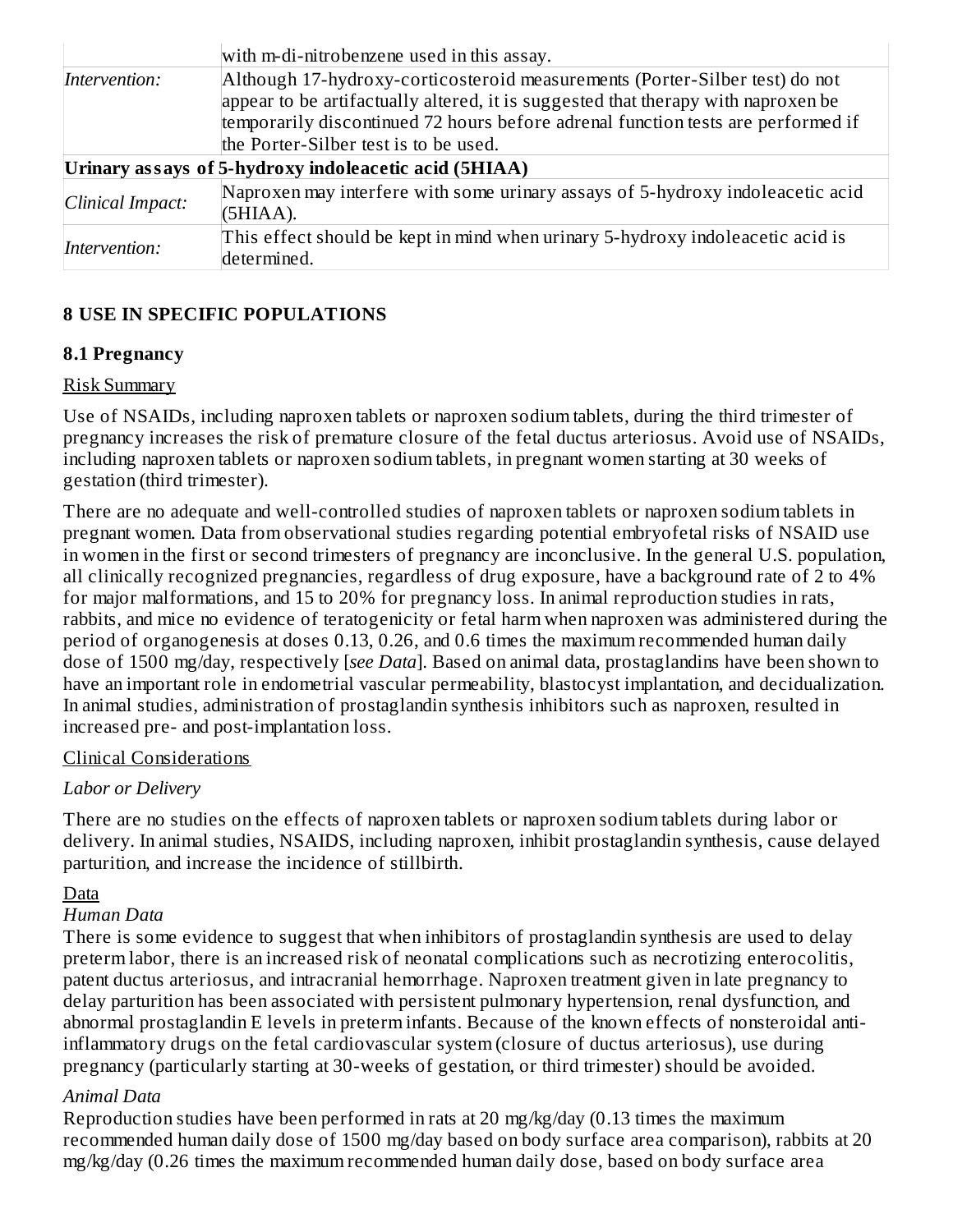comparison), and mice at 170 mg/kg/day (0.6 times the maximum recommended human daily dose based on body surface area comparison) with no evidence of impaired fertility or harm to the fetus due to the drug. Based on animal data, prostaglandins have been shown to have an important role in endometrial vascular permeability, blastocyst implantation, and decidualization. In animal studies, administration of prostaglandin synthesis inhibitors such as naproxen, resulted in increased pre-and post-implantation loss.

### **8.2 Lactation**

### Risk Summary

The naproxen anion has been found in the milk of lactating women at a concentration equivalent to approximately 1% of maximum naproxen concentration in plasma. The developmental and health benefits of breastfeeding should be considered along with the mother's clinical need for naproxen tablets or naproxen sodium tablets and any potential adverse effects on the breastfed infant from the naproxen tablets or naproxen sodium tablets or from the underlying maternal condition.

### **8.3 Females and Males of Reproductive Potential**

Infertility

*Females*

Based on the mechanism of action, the use of prostaglandin-mediated NSAIDs, including naproxen tablets or naproxen sodium tablets, may delay or prevent rupture of ovarian follicles, which has been associated with reversible infertility in some women. Published animal studies have shown that administration of prostaglandin synthesis inhibitors has the potential to disrupt prostaglandin-mediated follicular rupture required for ovulation. Small studies in women treated with NSAIDs have also shown a reversible delay in ovulation. Consider withdrawal of NSAIDs, including naproxen tablets or naproxen sodium tablets, in women who have difficulties conceiving or who are undergoing investigation of infertility.

## **8.4 Pediatric Us e**

Safety and effectiveness in pediatric patients below the age of 2 years have not been established. Pediatric dosing recommendations for polyarticular juvenile idiopathic arthritis are based on wellcontrolled studies [*see Dosage and Administration (2)*]. There are no adequate effectiveness or doseresponse data for other pediatric conditions, but the experience in polyarticular juvenile idiopathic arthritis and other use experience have established that single doses of 2.5 to 5 mg/kg as naproxen suspension, , with total daily dose not exceeding 15 mg/kg/day, are well tolerated in pediatric patients over 2 years of age.

## **8.5 Geriatric Us e**

The hepatic and renal tolerability of long-term naproxen administration was studied in two double-blind clinical trials involving 586 patients. Of the patients studied, 98 patients were age 65 and older and 10 of the 98 patients were age 75 and older. NAPROXEN was administered at doses of 375 mg twice daily or 750 mg twice daily for up to 6 months. Transient abnormalities of laboratory tests assessing hepatic and renal function were noted in some patients, although there were no differences noted in the occurrence of abnormal values among different age groups.

Elderly patients, compared to younger patients, are at greater risk for NSAID-associated serious cardiovascular, gastrointestinal, and/or renal adverse reactions. If the anticipated benefit for the elderly patient outweighs these potential risks, start dosing at the low end of the dosing range, and monitor patients for adverse effects *[see Warnings and Precautions (5.1, 5.2, 5.3, 5.6, 5.13)*].

Studies indicate that although total plasma concentration of naproxen is unchanged, the unbound plasma fraction of naproxen is increased in the elderly. The clinical significance of this finding is unclear, although it is possible that the increase in free naproxen concentration could be associated with an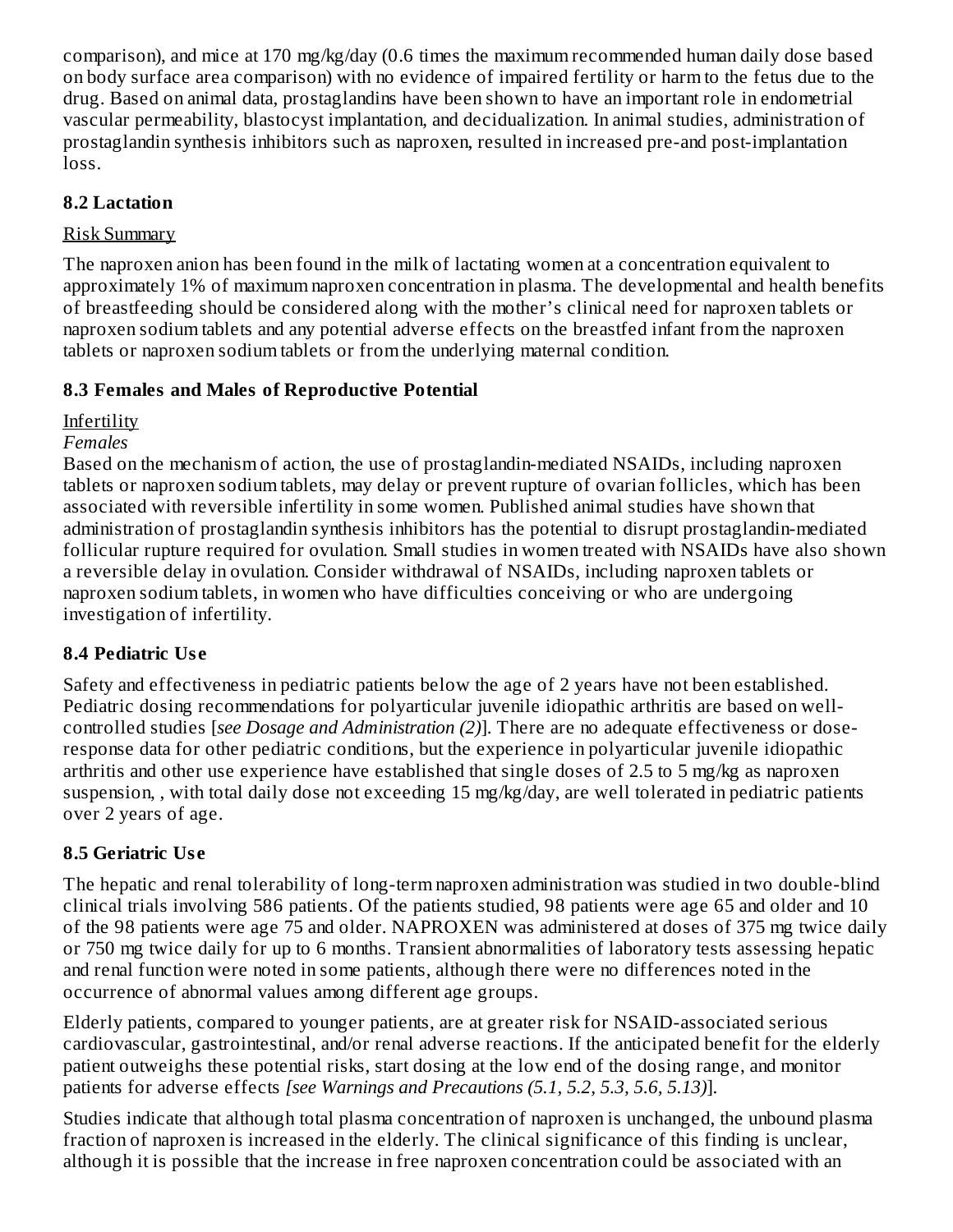increase in the rate of adverse events per a given dosage in some elderly patients. Caution is advised when high doses are required and some adjustment of dosage may be required in elderly patients. As with other drugs used in the elderly, it is prudent to use the lowest effective dose.

Experience indicates that geriatric patients may be particularly sensitive to certain adverse effects of nonsteroidal anti- inflammatory drugs. Elderly or debilitated patients seem to tolerate peptic ulceration or bleeding less well when these events do occur. Most spontaneous reports of fatal GI events are in the geriatric population [*see Warnings and Precautions (5.2)*].

Naproxen is known to be substantially excreted by the kidney, and the risk of toxic reactions to this drug may be greater in patients with impaired renal function. Because elderly patients are more likely to have decreased renal function, care should be taken in dose selection, and it may be useful to monitor renal function [*see Clinical Pharmacology (12.3)*]. Geriatric patients may be at a greater risk for the development of a form of renal toxicity precipitated by reduced prostaglandin formation during administration of nonsteroidal anti-inflammatory drugs [*see Warnings and Precautions (5.6)*].

## **8.6 Hepatic Impairment**

Caution is advised when high doses are required and some adjustment of dosage may be required in these patients. It is prudent to use the lowest effective dose [*see Clinical Pharmacology (12.3)*].

## **8.7 Renal Impairment**

Naproxen-containing products are not recommended for use in patients with moderate to severe and severe renal impairment (creatinine clearance <30 mL/min) [*see Warnings and Precautions (5.6), Clinical Pharmacology (12.3)*].

# **10 OVERDOSAGE**

Symptoms following acute NSAID overdosages have been typically limited to lethargy, drowsiness, nausea, vomiting, and epigastric pain, which have been generally reversible with supportive care. Gastrointestinal bleeding has occurred. Hypertension, acute renal failure, respiratory depression, and coma have occurred, but were rare [*see Warnings and Precautions (5.1, 5.2)*].Because naproxen sodium may be rapidly absorbed, high and early blood levels should be anticipated. A few patients have experienced convulsions, but it is not clear whether or not these were drug-related. It is not known what dose of the drug would be life threatening [*see Warnings and Precautions (5.1, 5.2, 5.4, 5.6)*].

Manage patients with symptomatic and supportive care following an NSAID overdosage. There are no specific antidotes. Consider emesis and/or activated charcoal (60 to 100 grams in adults, 1 to 2 grams per kg of body weight in pediatric patients) and/or osmotic cathartic in symptomatic patients seen within four hours of ingestion or in patients with a large overdosage (5 to 10 times the recommended dosage). Forced diuresis, alkalinization of urine, hemodialysis, or hemoperfusion may not be useful due to high protein binding.

For additional information about overdosage treatment contact a poison control center (1-800-222- 1222).

# **11 DESCRIPTION**

Naproxen Tablets, USP and Naproxen Sodium Tablets, USP are nonsteroidal anti-inflammatory drugs available as follows:

Naproxen Tablets, USP are available as follows for oral administration:

250 mg: circular, light orange colored, flat, uncoated tablets, engraved with 'G' and '32' on either side of a break line on one side and '250' on the other side.

375 mg: oval, light orange colored, biconvex, uncoated tablets, engraved with 'G32' on one side and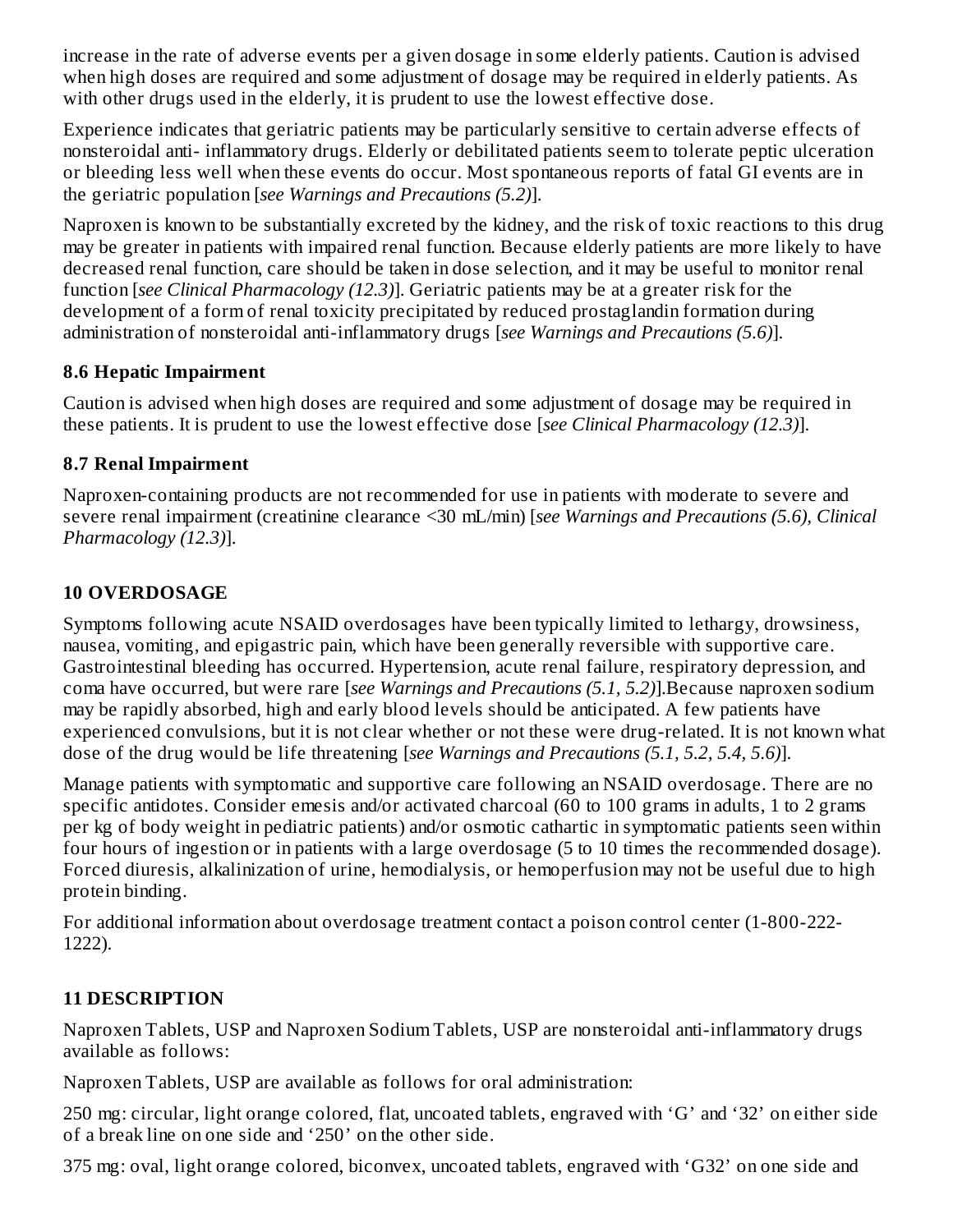'375' on the other side.

500 mg: capsule shaped, light orange colored, uncoated tablets, debossed with 'G' and '32' on either side of a break line on one side and '500' on the other side.

The inactive ingredients are croscarmellose sodium, iron oxide red, iron oxide yellow, magnesium stearate, microcrystalline cellulose and povidone.

Naproxen Sodium Tablets, USP are available as follows for oral administration:

275 mg: blue, oval, film-coated tablets with 'G 0' engraved on one side and '275' engraved on the other side.

550 mg: blue colored, modified capsule shaped, biconvex, film-coated tablets, engraved with 'G' and '0' on either side of a break line and a break line on the other side.

The inactive ingredients are colloidal silicon dioxide, croscarmellose sodium, magnesium stearate, microcrystalline cellulose, povidone and talc. The coating suspension for the naproxen sodium 275 mg and 550 mg tablet contains FD&C blue#2, iron oxide red, hypromellose, polyethylene glycol and titanium dioxide.

Naproxen, USP is a propionic acid derivative related to the arylacetic acid group of nonsteroidal antiinflammatory drugs. The chemical names for naproxen, USP and naproxen sodium, USP are (S)-6 methoxy-α-methyl-2-naphthaleneacetic acid and (S)-6-methoxy-α-methyl-2-naphthaleneacetic acid, sodium salt, respectively. Naproxen, USP has a molecular weight of 230.26 g/mol and a molecular formula of  $\rm{C_{14}H_{14}O_3}$ . Naproxen sodium, USP has a molecular weight of 252.24 g/mol and a molecular formula of  $\rm{C_{14}H_{13}NaO_3}$ . Naproxen, USP and naproxen sodium, USP have the following structures, respectively:





Naproxen Naproxen Sodium

Naproxen, USP is a white to off-white crystalline powder. It is soluble in chloroform, dehydrated alcohol and alcohol; sparingly soluble in ether, insoluble in water. Naproxen sodium, USP is a white to almost white crystalline powder, soluble in water and methanol; sparingly soluble in ethanol.

# **12 CLINICAL PHARMACOLOGY**

### **12.1 Mechanism of Action**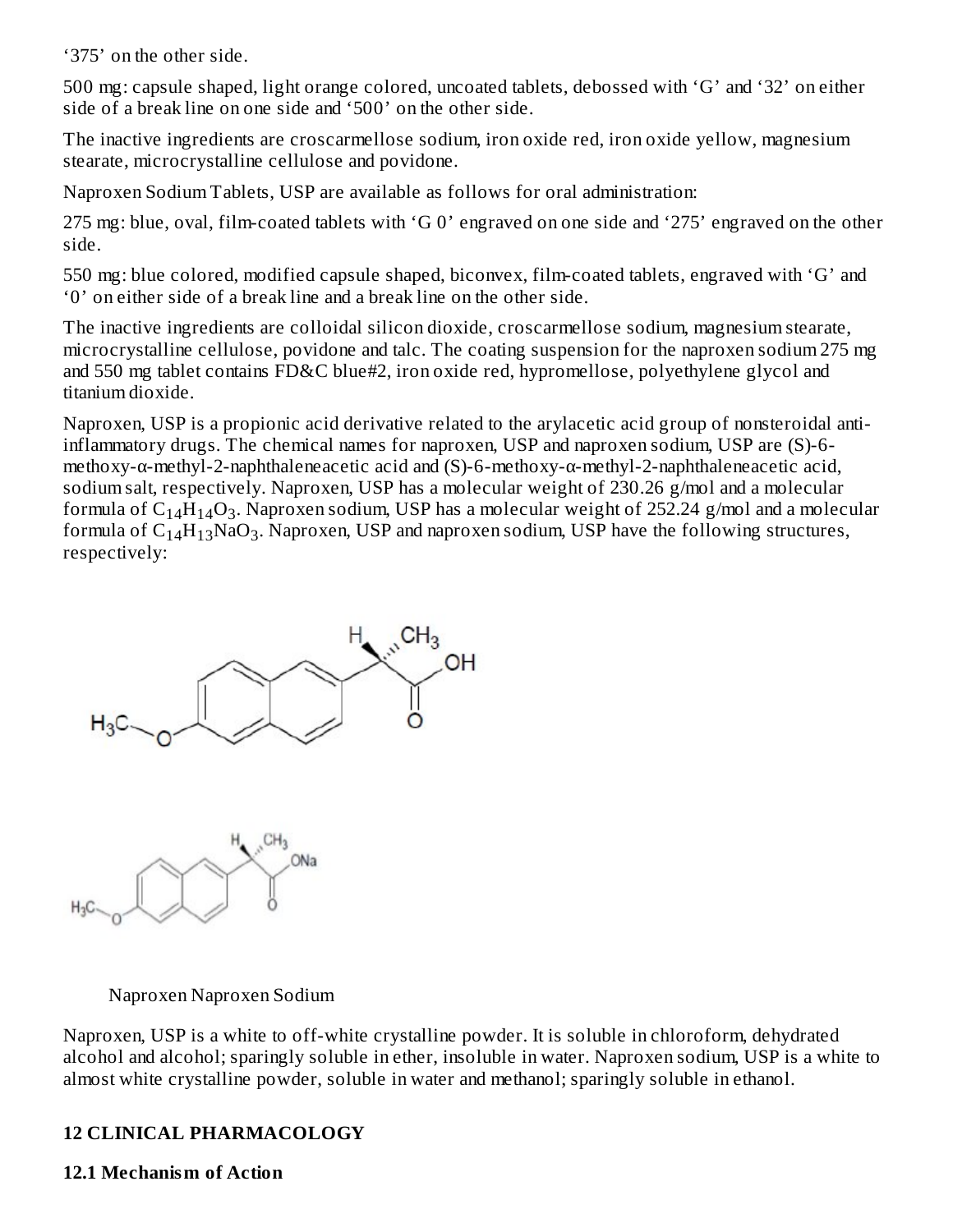Naproxen has analgesic, anti-inflammatory, and antipyretic properties. Naproxen sodium has been developed as a more rapidly absorbed formulation of naproxen for use as an analgesic.

The mechanism of action of naproxen, like that of other NSAIDs, is not completely understood but involves inhibition of cyclooxygenase (COX-1 and COX-2).

Naproxen is a potent inhibitor of prostaglandin synthesis in vitro. Naproxen concentrations reached during therapy have produced in vivo effects. Prostaglandins sensitize afferent nerves and potentiate the action of bradykinin in inducing pain in animal models. Prostaglandins are mediators of inflammation. Because naproxen is an inhibitor of prostaglandin synthesis, its mode of action may be due to a decrease of prostaglandins in peripheral tissues.

## **12.2 Pharmacodynamics**

In a healthy volunteer study, 10 days of concomitant administration of naproxen 220 mg once-daily with low-dose immediate-release aspirin (81 mg) showed an interaction with the antiplatelet activity of aspirin as measured by % serum thromboxane  $\mathrm{B}_2$  inhibition at 24 hours following the day 10 dose [98.7% (aspirin alone) vs 93.1% (naproxen and aspirin)]. The interaction was observed even following discontinuation of naproxen on day 11 (while aspirin dose was continued) but normalized by day 13. In the same study, the interaction was greater when naproxen was administered 30 minutes prior to aspirin [98.7% vs 87.7%] and minimal when aspirin was administered 30 minutes prior to naproxen [98.7% vs 95.4%].

Following administration of naproxen 220 mg twice-daily with low-dose immediate- release aspirin (first naproxen dose given 30 minutes prior to aspirin), the interaction was minimal at 24 h following day 10 dose [98.7% vs 95.7%]. However, the interaction was more prominent after discontinuation of naproxen (washout) on day 11 [98.7% vs 84.3%] and did not normalize completely by day 13 [98.5% vs 90.7%] [*see Drug Interactions (7)*].

## **12.3 Pharmacokinetics**

Naproxen and naproxen sodium are rapidly and completely absorbed from the gastrointestinal tract with an *in vivo* bioavailability of 95%. The different dosage forms of naproxen are bioequivalent in terms of extent of absorption (AUC) and peak concentration (C<sub>max</sub>); however, the products do differ in their pattern of absorption. These differences between naproxen products are related to both the chemical form of naproxen used and its formulation. Even with the observed differences in pattern of absorption, the elimination half-life of naproxen is unchanged across products ranging from 12 to 17 hours. Steadystate levels of naproxen are reached in 4 to 5 days, and the degree of naproxen accumulation is consistent with this half-life. This suggests that the differences in pattern of release play only a negligible role in the attainment of steady-state plasma levels.

# **Absorption**

Naproxen tablets/Naproxen sodium tablets:

After administration of naproxen tablets, peak plasma levels are attained in 2 to 4 hours. After oral administration of naproxen sodium tablets, peak plasma levels are attained in 1 to 2 hours. The difference in rates between the two products is due to the increased aqueous solubility of the sodium salt of naproxen used in naproxen sodium tablets.

# **Distribution**

Naproxen has a volume of distribution of 0.16 L/kg. At therapeutic levels naproxen is greater than 99% albumin-bound. At doses of naproxen greater than 500 mg/day there is less than proportional increase in plasma levels due to an increase in clearance caused by saturation of plasma protein binding at higher doses (average trough Css 36.5, 49.2 and 56.4 mg/L with 500, 1000 and 1500 mg daily doses of naproxen, respectively). The naproxen anion has been found in the milk of lactating women at a concentration equivalent to approximately 1% of maximum naproxen concentration in plasma [*see Use in*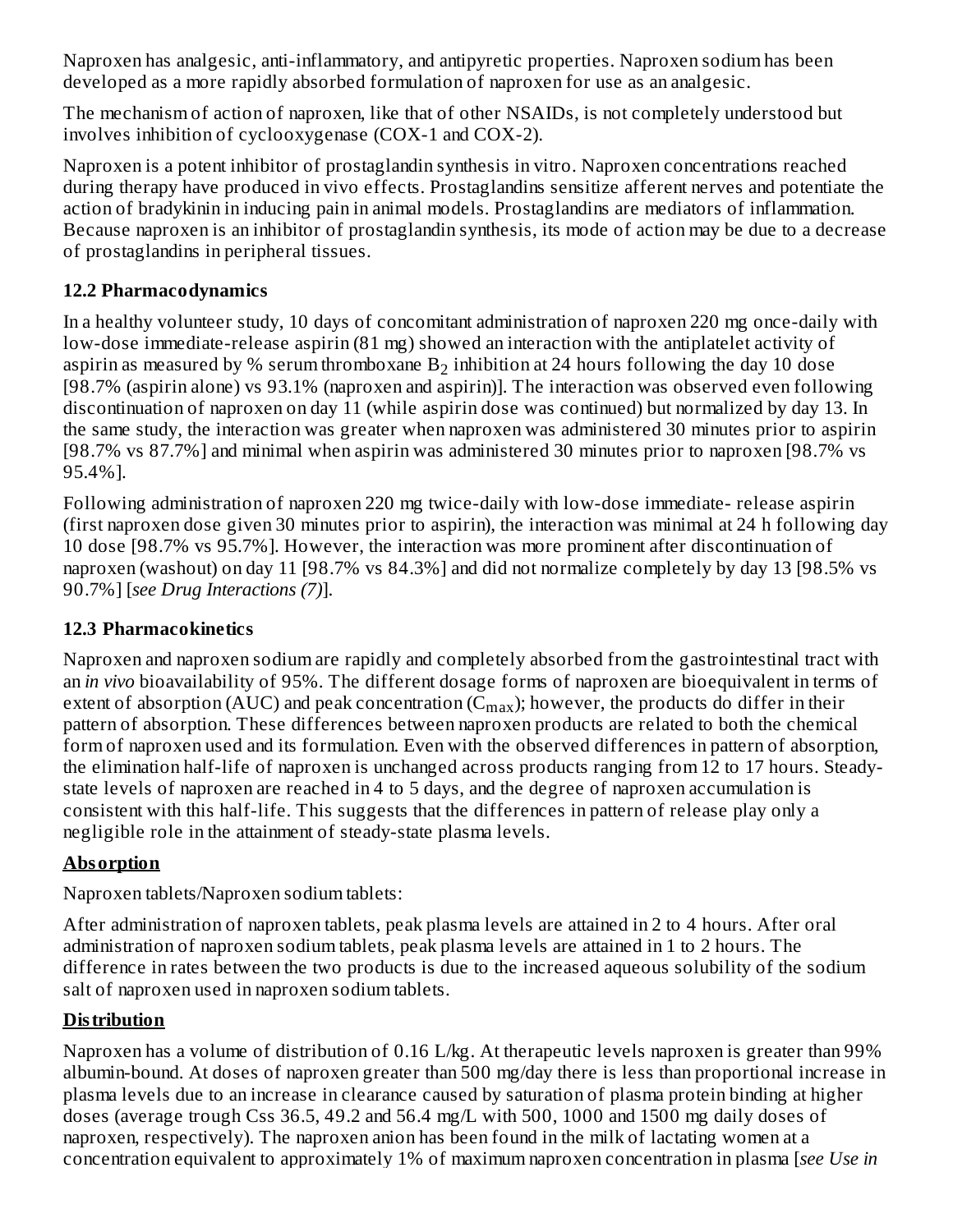### *Specific Populations (8.2*)].

## **Elimination**

#### *Metabolism*

Naproxen is extensively metabolized in the liver to 6-0-desmethyl naproxen, and both parent and metabolites do not induce metabolizing enzymes. Both naproxen and 6-0-desmethyl naproxen are further metabolized to their respective acylglucuronide conjugated metabolites.

### *Excretion*

The clearance of naproxen is 0.13 mL/min/kg. Approximately 95% of the naproxen from any dose is excreted in the urine, primarily as naproxen (<1%), 6-0-desmethyl naproxen (<1%) or their conjugates (66% to 92%). The plasma half-life of the naproxen anion in humans ranges from 12 to 17 hours. The corresponding half-lives of both naproxen's metabolites and conjugates are shorter than 12 hours, and their rates of excretion have been found to coincide closely with the rate of naproxen clearance from the plasma. Small amounts, 3% or less of the administered dose, are excreted in the feces. In patients with renal failure metabolites may accumulate [*see Warnings and Precautions (5.6)*].

### **Specific Populations**

### *Pediatric:*

In pediatric patients aged 5 to 16 years with arthritis, plasma naproxen levels following a 5 mg/kg single dose of naproxen suspension [see *Dosage and Administration (2)*] were found to be similar to those found in normal adults following a 500 mg dose. The terminal half-life appears to be similar in pediatric and adult patients. Pharmacokinetic studies of naproxen were not performed in pediatric patients younger than 5 years of age. Pharmacokinetic parameters appear to be similar following administration of naproxen suspension or tablets in pediatric patients.

### *Geriatric:*

Studies indicate that although total plasma concentration of naproxen is unchanged, the unbound plasma fraction of naproxen is increased in the elderly, although the unbound fraction is <1% of the total naproxen concentration. Unbound trough naproxen concentrations in elderly subjects have been reported to range from 0.12% to 0.19% of total naproxen concentration, compared with 0.05% to 0.075% in younger subjects.

## *Hepatic Impairment:*

Naproxen pharmacokinetics has not been determined in subjects with hepatic insufficiency.

Chronic alcoholic liver disease and probably other diseases with decreased or abnormal plasma proteins (albumin) reduce the total plasma concentration of naproxen, but the plasma concentration of unbound naproxen is increased.

## *Renal Impairment:*

Naproxen pharmacokinetics has not been determined in subjects with renal insufficiency. Given that naproxen, its metabolites and conjugates are primarily excreted by the kidney, the potential exists for naproxen metabolites to accumulate in the presence of renal insufficiency. Elimination of naproxen is decreased in patients with severe renal impairment.

### Drug Interaction Studies

*Aspirin*: When NSAIDs were administered with aspirin, the protein binding of NSAIDs were reduced, although the clearance of free NSAID was not altered. The clinical significance of this interaction is not known. See Table 1 for clinically significant drug interactions of NSAIDs with aspirin [*see Drug Interactions (7)].*

# **13 NONCLINICAL TOXICOLOGY**

# **13.1 Carcinogenesis, Mutagenesis, Impairment of Fertility**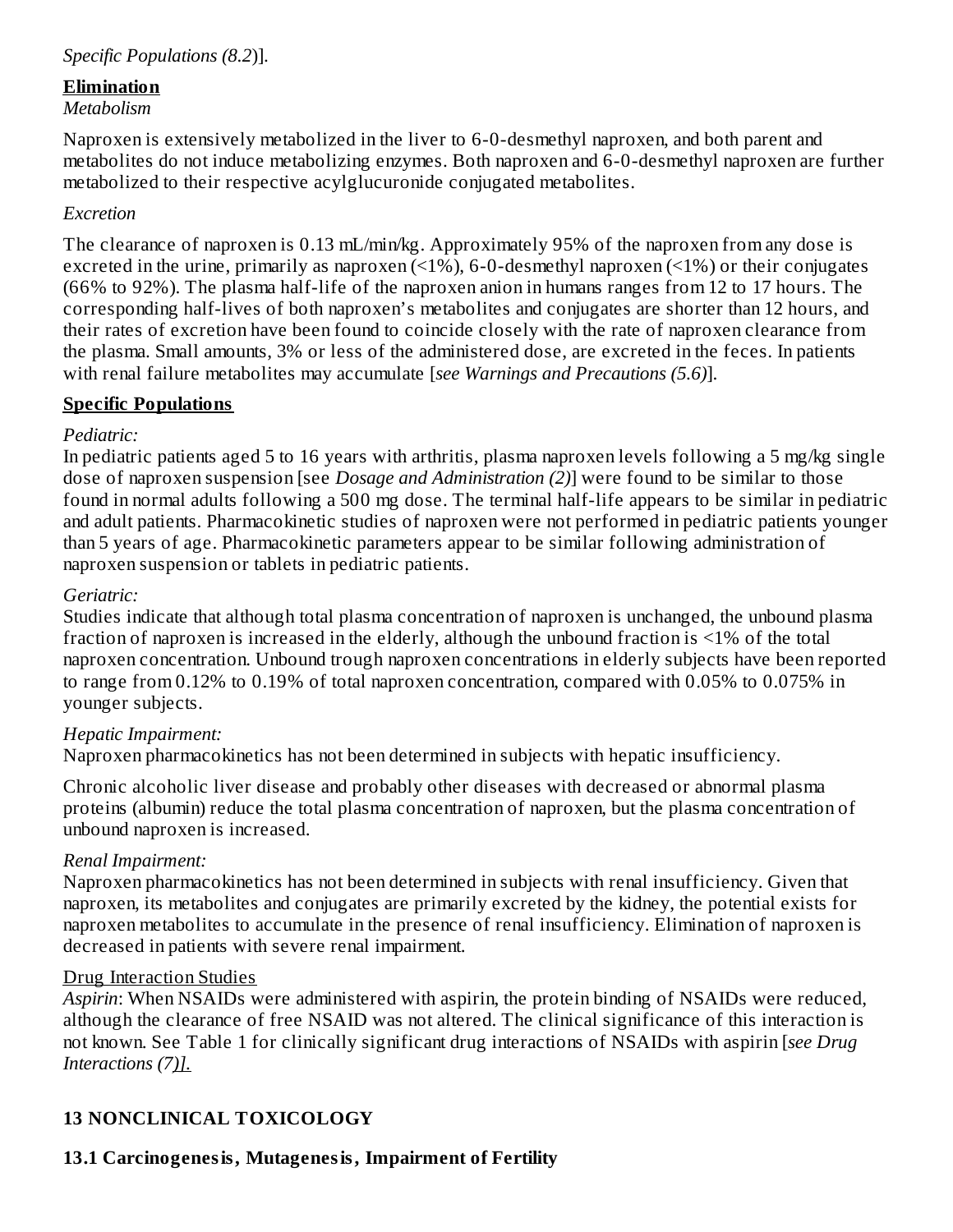#### Carcinogenesis

A 2-year study was performed in rats to evaluate the carcinogenic potential of naproxen at rat doses of 8, 16, and 24 mg/kg/day (0.05, 0.1, and 0.16 times the maximum recommended human daily dose [MRHD] of 1500 mg/day based on a body surface area comparison). No evidence of tumorigenicity was found.

#### **Mutagenesis**

Naproxen tested positive in the *in vivo* sister chromatid exchange assay for but was not mutagenic in the *in vitro* bacterial reverse mutation assay (Ames test).

#### Impairment of Fertility

Male rats were treated with 2, 5, 10, and 20 mg/kg naproxen by oral gavage for 60 days prior to mating and female rats were treated with the same doses for 14 days prior to mating and for the first 7 days of pregnancy. There were no adverse effects on fertility noted (up to 0.13 times the MRDH based on body surface area).

### **14 CLINICAL STUDIES**

Naproxen has been studied in patients with rheumatoid arthritis, osteoarthritis, polyarticular juvenile idiopathic arthritis, ankylosing spondylitis, tendonitis and bursitis, and acute gout. Improvement in patients treated for rheumatoid arthritis was demonstrated by a reduction in joint swelling, a reduction in duration of morning stiffness, a reduction in disease activity as assessed by both the investigator and patient, and by increased mobility as demonstrated by a reduction in walking time. Generally, response to naproxen has not been found to be dependent on age, sex, severity or duration of rheumatoid arthritis.

In patients with osteoarthritis, the therapeutic action of naproxen has been shown by a reduction in joint pain or tenderness, an increase in range of motion in knee joints, increased mobility as demonstrated by a reduction in walking time, and improvement in capacity to perform activities of daily living impaired by the disease.

In a clinical trial comparing standard formulations of naproxen 375 mg twice a day (750 mg a day) vs 750 mg twice a day (1500 mg/day), 9 patients in the 750 mg group terminated prematurely because of adverse events. Nineteen patients in the 1500 mg group terminated prematurely because of adverse events. Most of these adverse events were gastrointestinal events.

In clinical studies in patients with rheumatoid arthritis, osteoarthritis, and polyarticular juvenile idiopathic arthritis, naproxen has been shown to be comparable to aspirin and indomethacin in controlling the aforementioned measures of disease activity, but the frequency and severity of the milder gastrointestinal adverse effects (nausea, dyspepsia, heartburn) and nervous system adverse effects (tinnitus, dizziness, lightheadedness) were less in naproxen-treated patients than in those treated with aspirin or indomethacin.

In patients with ankylosing spondylitis, naproxen has been shown to decrease night pain, morning stiffness and pain at rest. In double-blind studies the drug was shown to be as effective as aspirin, but with fewer side effects.

In patients with acute gout, a favorable response to naproxen was shown by significant clearing of inflammatory changes (e.g., decrease in swelling, heat) within 24 to 48 hours, as well as by relief of pain and tenderness.

Naproxen has been studied in patients with mild to moderate pain secondary to postoperative, orthopedic, postpartum episiotomy and uterine contraction pain and dysmenorrhea. Onset of pain relief can begin within 1 hour in patients taking naproxen and within 30 minutes in patients taking naproxen sodium. Analgesic effect was shown by such measures as reduction of pain intensity scores, increase in pain relief scores, decrease in numbers of patients requiring additional analgesic medication, and delay in time to remedication. The analgesic effect has been found to last for up to 12 hours.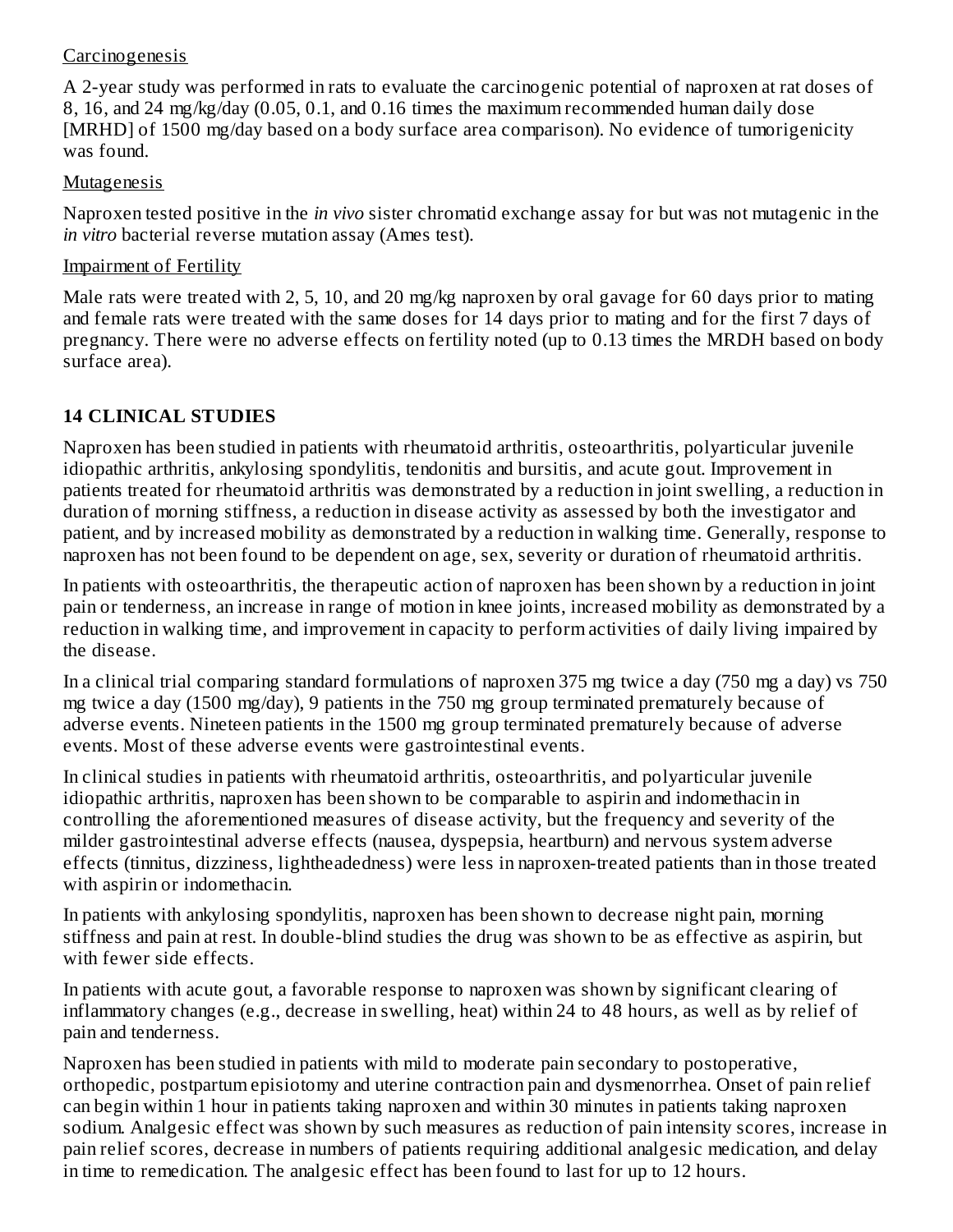Naproxen may be used safely in combination with gold salts and/or corticosteroids; however, in controlled clinical trials, when added to the regimen of patients receiving corticosteroids, it did not appear to cause greater improvement over that seen with corticosteroids alone. Whether naproxen has a "steroid-sparing" effect has not been adequately studied. When added to the regimen of patients receiving gold salts, naproxen did result in greater improvement. Its use in combination with salicylates is not recommended because there is evidence that aspirin increases the rate of excretion of naproxen and data are inadequate to demonstrate that naproxen and aspirin produce greater improvement over that achieved with aspirin alone. In addition, as with other NSAIDs, the combination may result in higher frequency of adverse events than demonstrated for either product alone.

In  $^{51}$ Cr blood loss and gastroscopy studies with normal volunteers, daily administration of 1000 mg of naproxen as 1000 mg of naproxen or 1100 mg of naproxen sodium has been demonstrated to cause statistically significantly less gastric bleeding and erosion than 3250 mg of aspirin.

## **16 HOW SUPPLIED/STORAGE AND HANDLING**

Naproxen Tablets, USP, 250 mg: circular, light orange colored, flat, uncoated tablets, engraved with 'G' and '32' on either side of a break line on one side and '250' on the other side. Packaged in lightresistant bottles of 100 and 500.

Bottles of 100, NDC 68462-188-01

Bottles of 500, NDC 68462-188-05

Naproxen Tablets, USP, 375 mg: oval, light orange colored, biconvex, uncoated tablets, engraved with 'G 32' on one side and '375' on the other side. Packaged in light-resistant bottles of 100 and 500.

Bottles of 100, NDC 68462-189-01

Bottles of 500, NDC 68462-189-05

Naproxen Tablets, USP, 500 mg: capsule shaped, light orange colored, uncoated tablets, debossed with 'G' and '32' on either side of a break line on one side and '500' on the other side. Packaged in lightresistant bottles of 30, 50, 100 and 500.

Bottles of 30, NDC 68462-190-30

Bottles of 50, NDC 68462-190-50

Bottles of 100, NDC 68462-190-01

Bottles of 500, NDC 68462-190-05

Store at 20°C to 25°C (68°F to 77°F); excursions permitted between 15°C to 30°C (59°F to 86°F) [see USP Controlled Room Temperature]. Dispense in well-closed containers.

Naproxen Sodium Tablets, USP, 275 mg: blue, oval, film-coated tablets with 'G 0' engraved on one side and '275' on the other side. Packaged in bottles of 100 and 500.

Bottles of 100, NDC 68462-178-01

Bottles of 500, NDC 68462-178-05

Naproxen Sodium Tablets, USP, 550 mg: blue colored, modified capsule shaped, biconvex, film-coated tablets, engraved with 'G' and '0' on either side of a break line and a break line on the other side. Packaged in bottles of 100 and 500.

Bottles of 100, NDC 68462-179-01

Bottles of 500, NDC 68462-179-05

Store at 20°C to 25°C (68°F to 77°F); excursions permitted between 15°C to 30°C (59°F to 86°F) [see USP Controlled Room Temperature]. Dispense in well-closed containers.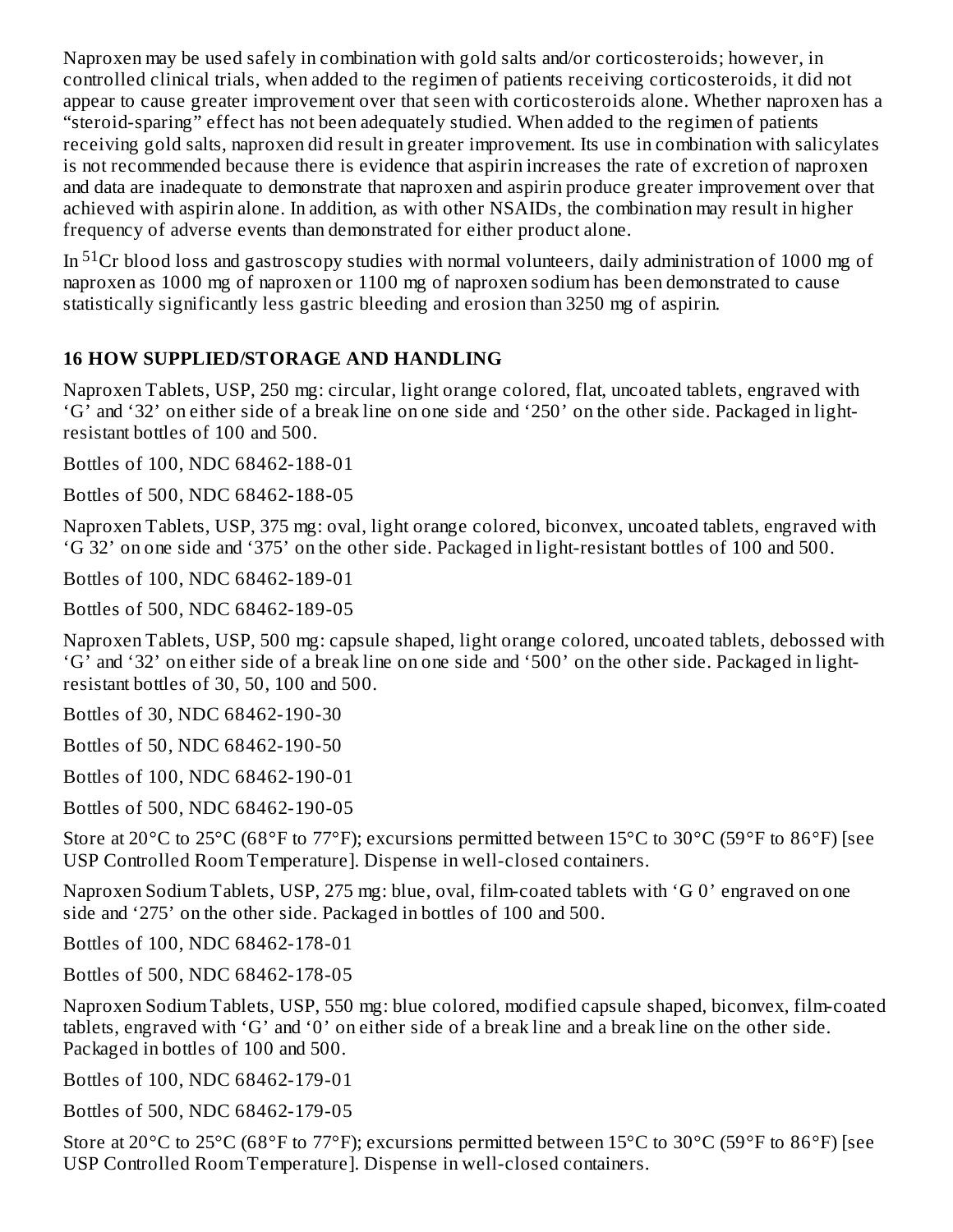## **17 PATIENT COUNSELING INFORMATION**

Advise the patient to read the FDA-approved patient labeling (Medication Guide) that accompanies each prescription dispensed. Inform patients, families, or their caregivers of the following information before initiating therapy with naproxen tablets or naproxen sodium tablets and periodically during the course of ongoing therapy.

#### Cardiovascular Thrombotic Events

Advise patients to be alert for the symptoms of cardiovascular thrombotic events, including chest pain, shortness of breath, weakness, or slurring of speech, and to report any of these symptoms to their health care provider immediately [*see Warnings and Precautions (5.1)*].

#### Gastrointestinal Bleeding, Ulceration, and Perforation

Advise patients to report symptoms of ulcerations and bleeding, including epigastric pain, dyspepsia, melena, and hematemesis to their health care provider. In the setting of concomitant use of low-dose aspirin for cardiac prophylaxis, inform patients of the increased risk for and the signs and symptoms of GI bleeding [*see Warnings and Precautions (5.2)*].

### **Hepatotoxicity**

Inform patients of the warning signs and symptoms of hepatotoxicity (e.g., nausea, fatigue, lethargy, pruritus, diarrhea, jaundice, right upper quadrant tenderness, and "flu-like" symptoms). If these occur, instruct patients to stop naproxen tablets or naproxen sodium tablets and seek immediate medical therapy [*see Warnings and Precautions (5.3*)].

#### Heart Failure and Edema

Advise patients to be alert for the symptoms of congestive heart failure including shortness of breath, unexplained weight gain, or edema and to contact their healthcare provider if such symptoms occur [*see Warnings and Precautions (*5.5*)*].

### Anaphylactic Reactions

Inform patients of the signs of an anaphylactic reaction (e.g., difficulty breathing, swelling of the face or throat). Instruct patients to seek immediate emergency help if these occur [*see Contraindications (4) and Warnings and Precautions (5.7*)].

#### Serious Skin Reactions

Advise patients to stop naproxen tablets or naproxen sodium tablets immediately if they develop any type of rash and to contact their healthcare provider as soon as possible [*see Warnings and Precautions (5.9)*].

### Female Fertility

Advise females of reproductive potential who desire pregnancy that NSAIDs, including naproxen tablets or naproxen sodium tablets, may be associated with a reversible delay in ovulation *(see Use in Specific Populations (8.3).*

#### Fetal Toxicity

Inform pregnant women to avoid use of naproxen tablets or naproxen sodium tablets and other NSAIDs starting at 30 weeks gestation because of the risk of the premature closing of the fetal ductus arteriosus [*see Warnings and Precautions (5.10) and Use in Specific Populations (8.1)*].

#### Avoid Concomitant Use of NSAIDs

Inform patients that the concomitant use of naproxen tablets or naproxen sodium tablets with other NSAIDs or salicylates (e.g., diflunisal, salsalate) is not recommended due to the increased risk of gastrointestinal toxicity, and little or no increase in efficacy [*see Warnings and Precautions (5.2*) and *Drug Interactions (7)*]. Alert patients that NSAIDs may be present in "over the counter" medications for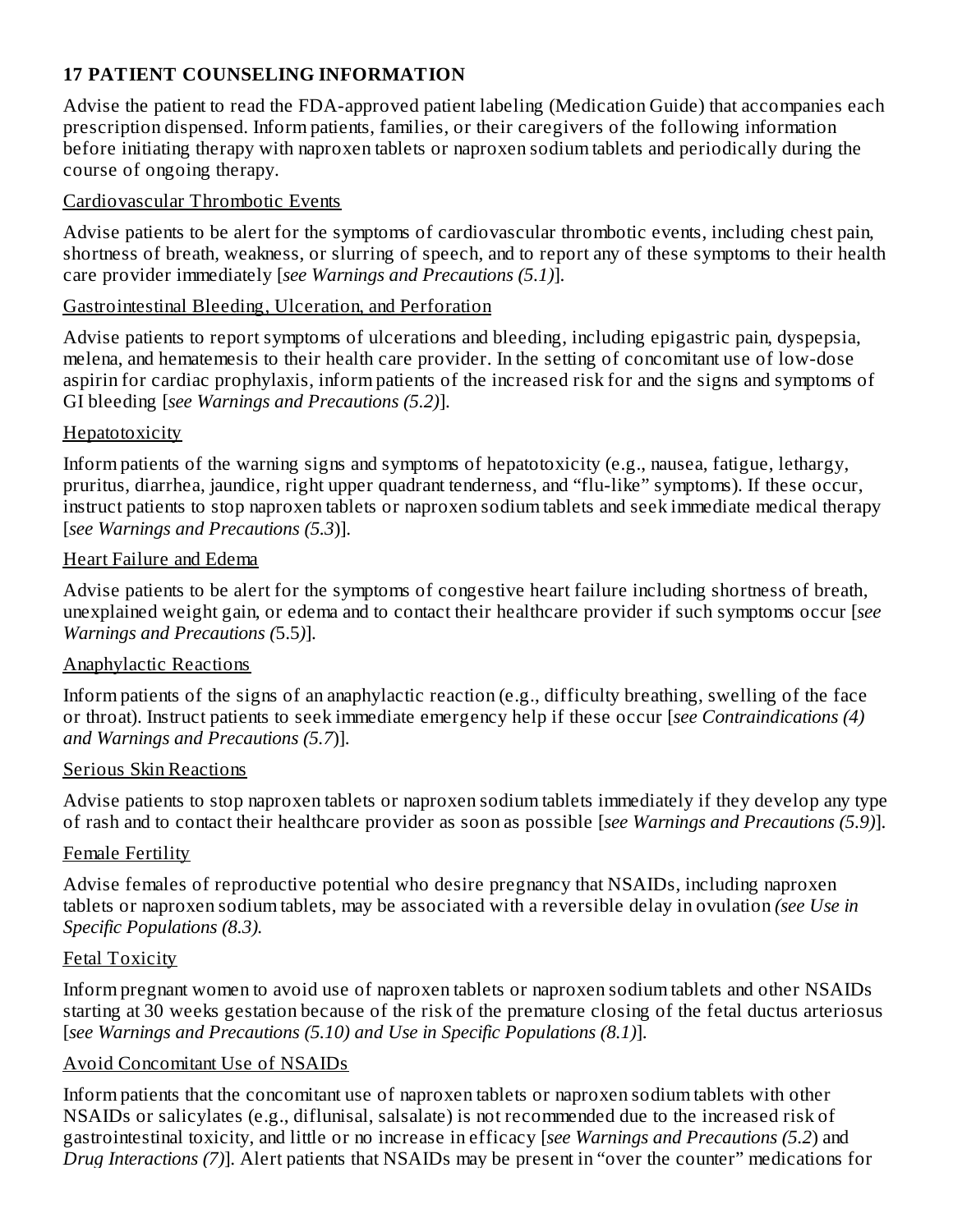treatment of colds, fever, or insomnia.

### Use of NSAIDS and Low-Dose Aspirin

Inform patients not to use low-dose aspirin concomitantly with naproxen tablets or naproxen sodium tablets until they talk to their healthcare provider [*see Drug Interactions (7)*].

## **Medication Guide available at**www.glenmarkpharma-us.com/medguides

Manufactured for:



### **Glenmark Pharmaceuticals Inc., USA**

Mahwah, NJ 07430 Questions? 1 (888) 721-7115 www.glenmarkpharma-us.com September 2019

### **Medication Guide for Nonsteroidal Anti-Inflammatory Drugs (NSAIDs)**

**What is the most important information I should know about medicines called Non-Steroidal Anti-Inflammatory Drugs (NSAIDs)?**

### **NSAIDs can caus e s erious side effects, including:**

- Increased risk of a heart attack or stroke that can lead to death. This risk may happen early **in treatment and may increas e:**
- o with increasing doses of NSAIDs
- o with longer use of NSAIDs

### **Do not take NSAIDs right before or after a heart surgery called a "coronary artery bypass graft (CABG)."**

**Avoid taking NSAIDs after a recent heart attack, unless your healthcare provider tells you to.** You may have an increased risk of another heart attack if you take NSAIDs after a recent heart **attack.**

- **Increas ed risk of bleeding, ulcers, and tears (perforation) of the esophagus (tube leading from the mouth to the stomach), stomach and intestines:**
- o anytime during use
- o without warning symptoms
- o that may cause death

## **The risk of getting an ulcer or bleeding increas es with:**

o past history of stomach ulcers, or stomach or intestinal bleeding with use of NSAIDs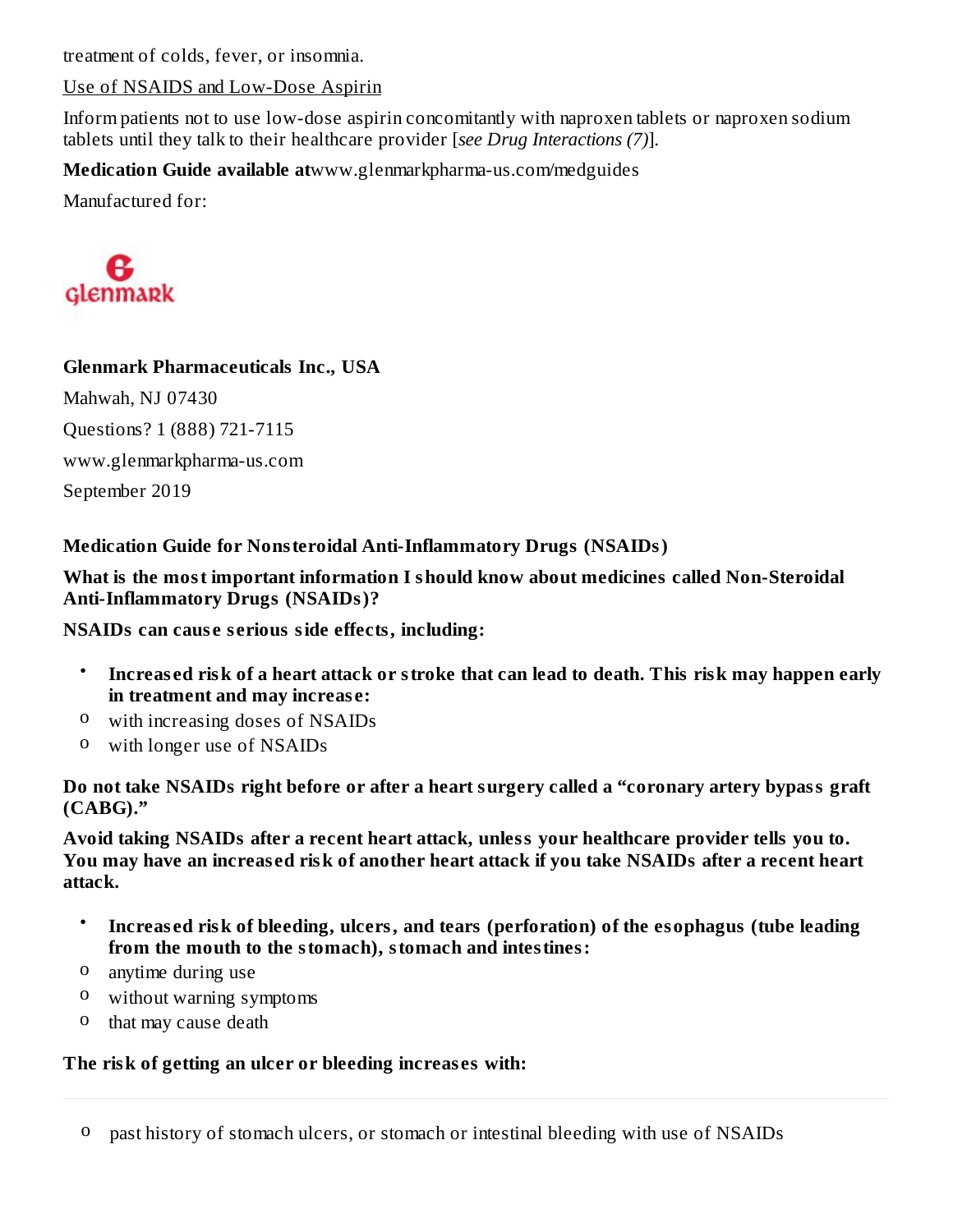o taking medicines called "corticosteroids", "anticoagulants", "SSRIs", or "SNRIs"

| 0 | increasing doses of NSAIDs | O            | older age              |
|---|----------------------------|--------------|------------------------|
| 0 | longer use of NSAIDs       | o            | poor health            |
| 0 | smoking                    | 0            | advanced liver disease |
| 0 | drinking alcohol           | $\mathbf{o}$ | bleeding problems      |

#### **NSAIDs should only be us ed:**

- o exactly as prescribed
- o at the lowest dose possible for your treatment
- o for the shortest time needed

#### **What are NSAIDs?**

NSAIDs are used to treat pain and redness, swelling, and heat (inflammation) from medical conditions such as different types of arthritis, menstrual cramps, and other types of short-term pain.

### **Who should not take NSAIDs?**

### **Do not take NSAIDs:**

- if you have had an asthma attack, hives, or other allergic reaction with aspirin or any other NSAIDs.
- right before or after heart bypass surgery.

### **Before taking NSAIDS, tell your healthcare provider about all of your medical conditions, including if you:**

- have liver or kidney problems
- have high blood pressure
- have asthma
- are pregnant or plan to become pregnant. Talk to your healthcare provider if you are considering taking NSAIDs during pregnancy. You should not take NSAIDs after 29 weeks of pregnancy.
- are breastfeeding or plan to breastfeed.

**Tell your healthcare provider about all of the medicines you take, including pres cription or overthe-counter medicines, vitamins or herbal supplements.** NSAIDs and some other medicines can interact with each other and cause serious side effects. **Do not start taking any new medicine without talking to your healthcare provider first.**

**What are the possible side effects of NSAIDs? NSAIDs can caus e s erious side effects, including: See "What is the most important information I should know about medicines called Nonsteroidal Anti-inflammatory Drugs (NSAIDs)?"**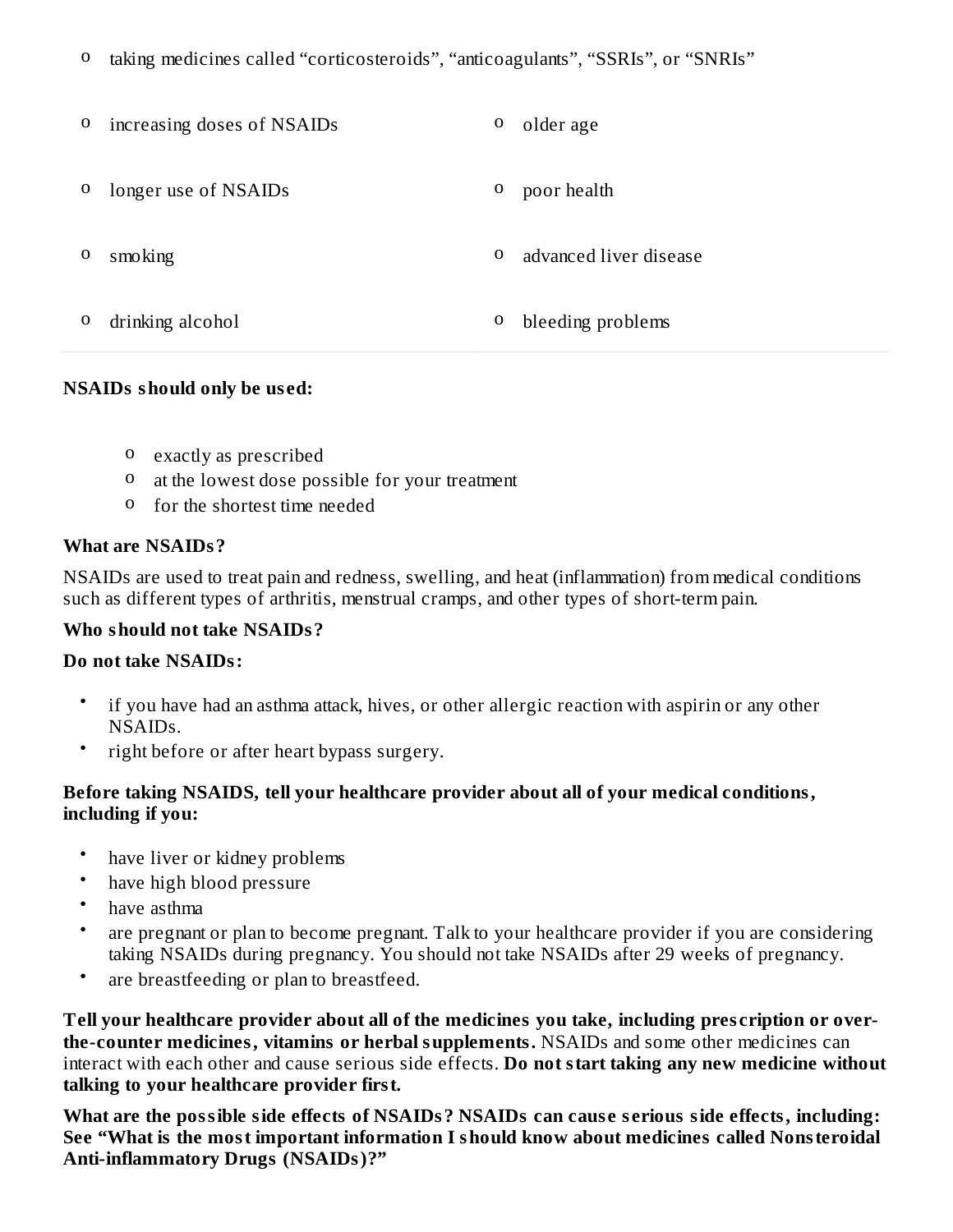- new or worse high blood pressure
- heart failure
- liver problems including liver failure
- kidney problems including kidney failure • low red blood cells (anemia)
- life-threatening skin reactions
- life-threatening allergic reactions
- Other side effects of NSAIDs include: stomach pain, constipation, diarrhea, gas, heartburn, nausea, vomiting, and dizziness. Get emergency help right away if you get any of the following symptoms:
- shortness of breath or trouble breathing
- slurred speech
- chest pain
- swelling of the face or throat
- weakness in one part or side of your body

### **Stop taking your NSAID and call your healthcare provider right away if you get any of the following symptoms:**

| nausea                          | vomit blood                                                                 |
|---------------------------------|-----------------------------------------------------------------------------|
| more tired or weaker than usual | there is blood in your bowel movement<br>or it is black and sticky like tar |
| diarrhea                        | unusual weight gain                                                         |
| itching                         | skin rash or blisters with fever                                            |
| your skin or eyes look yellow   | swelling of the arms, legs, hands and<br>feet                               |
| indigestion or stomach pain     |                                                                             |

• flu-like symptoms

### **If you take too much of your NSAID, call your healthcare provider or get medical help right away.**

These are not all the possible side effects of NSAIDs. For more information, ask your healthcare provider or pharmacist about NSAIDs. Call your doctor for medical advice about side effects. You may report side effects to FDA at 1-800-FDA-1088.

### **Other information about NSAIDs**

• Aspirin is an NSAID but it does not increase the chance of a heart attack. Aspirin can cause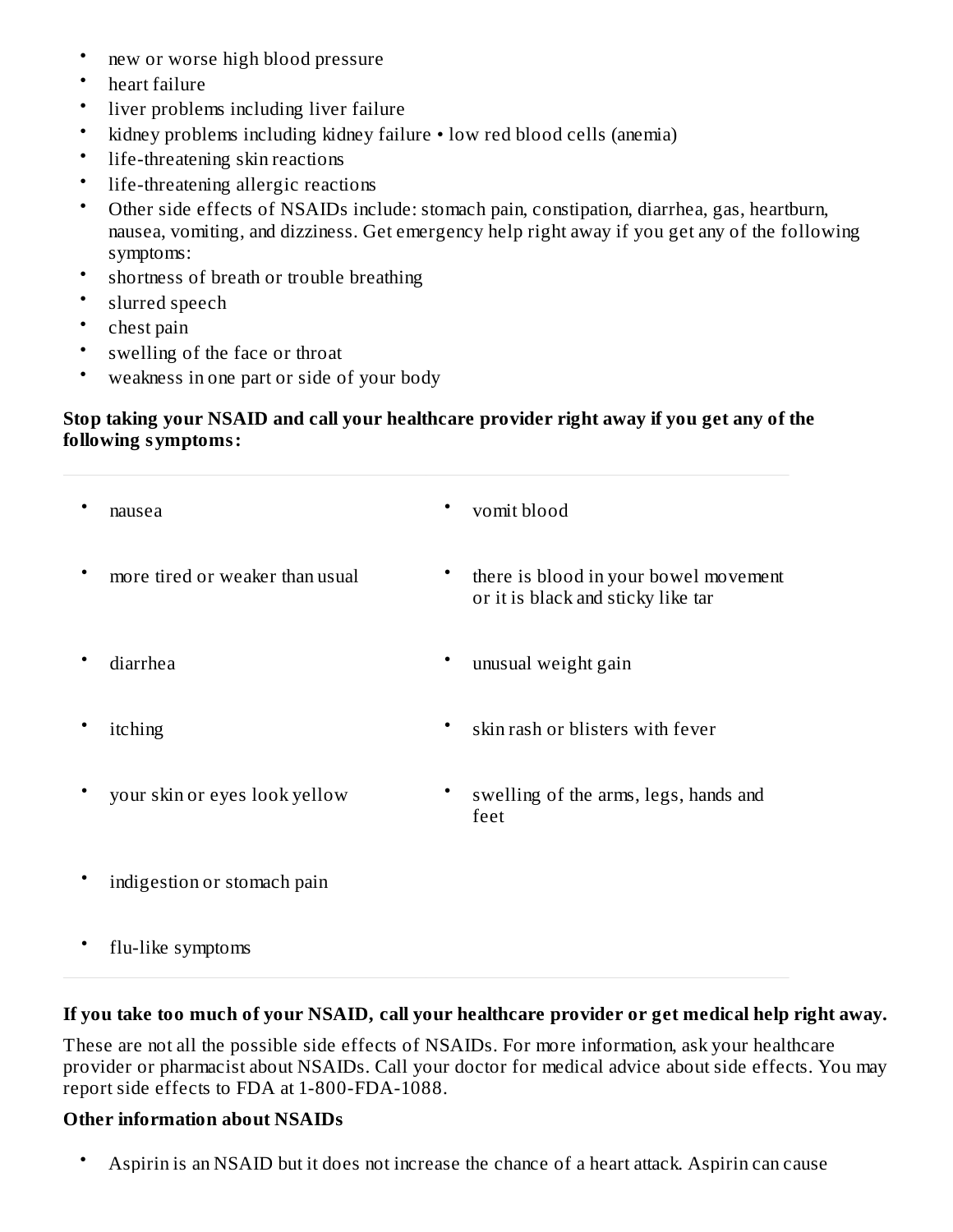bleeding in the brain, stomach, and intestines. Aspirin can also cause ulcers in the stomach and intestines.

• Some NSAIDs are sold in lower doses without a prescription (over-the counter). Talk to your healthcare provider before using over-the-counter NSAIDs for more than 10 days.

#### **General information about the safe and effective us e of NSAIDs**

Medicines are sometimes prescribed for purposes other than those listed in a Medication Guide. Do not use NSAIDs for a condition for which it was not prescribed. Do not give NSAIDs to other people, even if they have the same symptoms that you have. It may harm them. If you would like more information about NSAIDs, talk with your healthcare provider. You can ask your pharmacist or healthcare provider for information about NSAIDs that is written for health professionals.

**Medication Guide available at** www.glenmarkpharma-us.com/medguides

Manufactured for:



### **Glenmark Pharmaceuticals Inc., USA**

Mahwah, NJ 07430 Questions? 1 (888) 721-7115 www.glenmarkpharma-us.com

September 2019

This Medication Guide has been approved by the U.S. Food and Drug Administration.

### **Repackaging Information**

Please reference the *How Supplied* section listed above for a description of individual tablets. This drug product has been received by Aphena Pharma - TN in a manufacturer or distributor packaged configuration and repackaged in full compliance with all applicable cGMP regulations. The package configurations available from Aphena are listed below:

| Count | 500 mg       |
|-------|--------------|
| 60    | 71610-489-53 |
| 180   | 71610-489-80 |

Store between 20°-25°C (68°-77°F). See USP Controlled Room Temperature. Dispense in a tight lightresistant container as defined by USP. Keep this and all drugs out of the reach of children.

Repackaged by:



Cookeville, TN 38506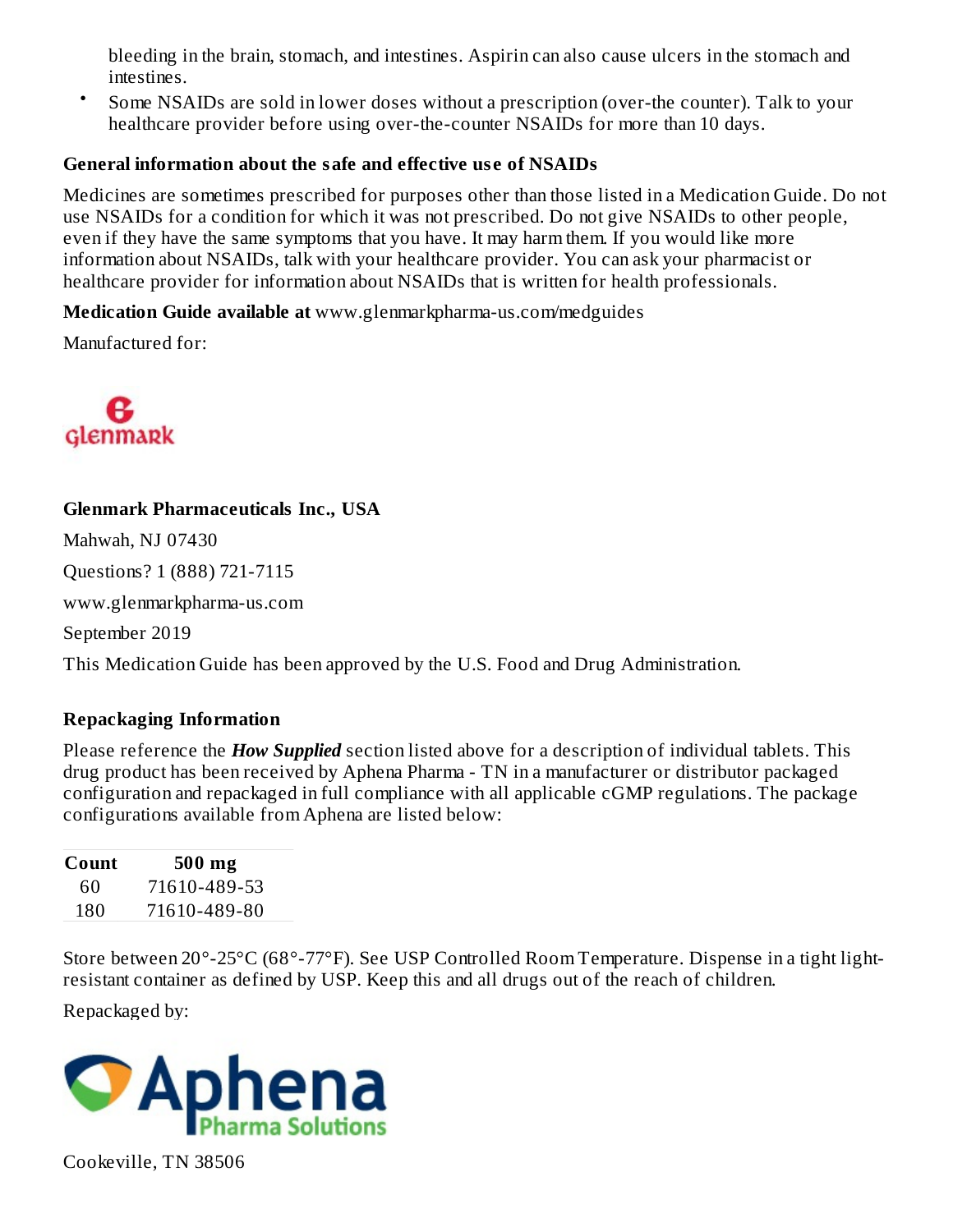## **PRINCIPAL DISPLAY PANEL - 500 mg**

NDC 71610-489 - Naproxen, USP 500 mg Tablets - Rx Only



| <b>NAPROXEN</b>                                                                   |                                           |                         |                                                 |                          |        |          |  |
|-----------------------------------------------------------------------------------|-------------------------------------------|-------------------------|-------------------------------------------------|--------------------------|--------|----------|--|
| naproxen tablet                                                                   |                                           |                         |                                                 |                          |        |          |  |
|                                                                                   |                                           |                         |                                                 |                          |        |          |  |
| <b>Product Information</b>                                                        |                                           |                         |                                                 |                          |        |          |  |
| Product Type                                                                      |                                           | HUMAN PRESCRIPTION DRUG | Item Code (Source) NDC:71610-489(NDC:68462-190) |                          |        |          |  |
| <b>Route of Administration</b>                                                    |                                           | ORAL                    |                                                 |                          |        |          |  |
|                                                                                   |                                           |                         |                                                 |                          |        |          |  |
|                                                                                   |                                           |                         |                                                 |                          |        |          |  |
| <b>Active Ingredient/Active Moiety</b>                                            |                                           |                         |                                                 |                          |        |          |  |
|                                                                                   |                                           | <b>Ingredient Name</b>  |                                                 | <b>Basis of Strength</b> |        | Strength |  |
| NAPRO XEN (UNII: 57Y76 R9 ATQ) (NAPRO XEN - UNII:57Y76 R9 ATQ)<br><b>NAPROXEN</b> |                                           |                         |                                                 |                          | 500 mg |          |  |
|                                                                                   |                                           |                         |                                                 |                          |        |          |  |
| <b>Inactive Ingredients</b>                                                       |                                           |                         |                                                 |                          |        |          |  |
|                                                                                   |                                           | <b>Ingredient Name</b>  |                                                 |                          |        | Strength |  |
| CROSCARMELLOSE SODIUM (UNII: M28OL1HH48)                                          |                                           |                         |                                                 |                          |        |          |  |
|                                                                                   | PO VIDONE, UNSPECIFIED (UNII: FZ989GH94E) |                         |                                                 |                          |        |          |  |
| MAGNESIUM STEARATE (UNII: 70097M6I30)                                             |                                           |                         |                                                 |                          |        |          |  |
| FERRIC OXIDE RED (UNII: 1K09F3G675)                                               |                                           |                         |                                                 |                          |        |          |  |
| FERRIC OXIDE YELLOW (UNII: EX438O2MRT)                                            |                                           |                         |                                                 |                          |        |          |  |
| MICRO CRYSTALLINE CELLULO SE (UNII: OP1R32D61U)                                   |                                           |                         |                                                 |                          |        |          |  |
|                                                                                   |                                           |                         |                                                 |                          |        |          |  |
|                                                                                   |                                           |                         |                                                 |                          |        |          |  |
|                                                                                   | <b>Product Characteristics</b>            |                         |                                                 |                          |        |          |  |
| Color                                                                             |                                           |                         | <b>Score</b>                                    |                          |        |          |  |
| ORANGE (Light orange)<br>2 pieces                                                 |                                           |                         |                                                 |                          |        |          |  |